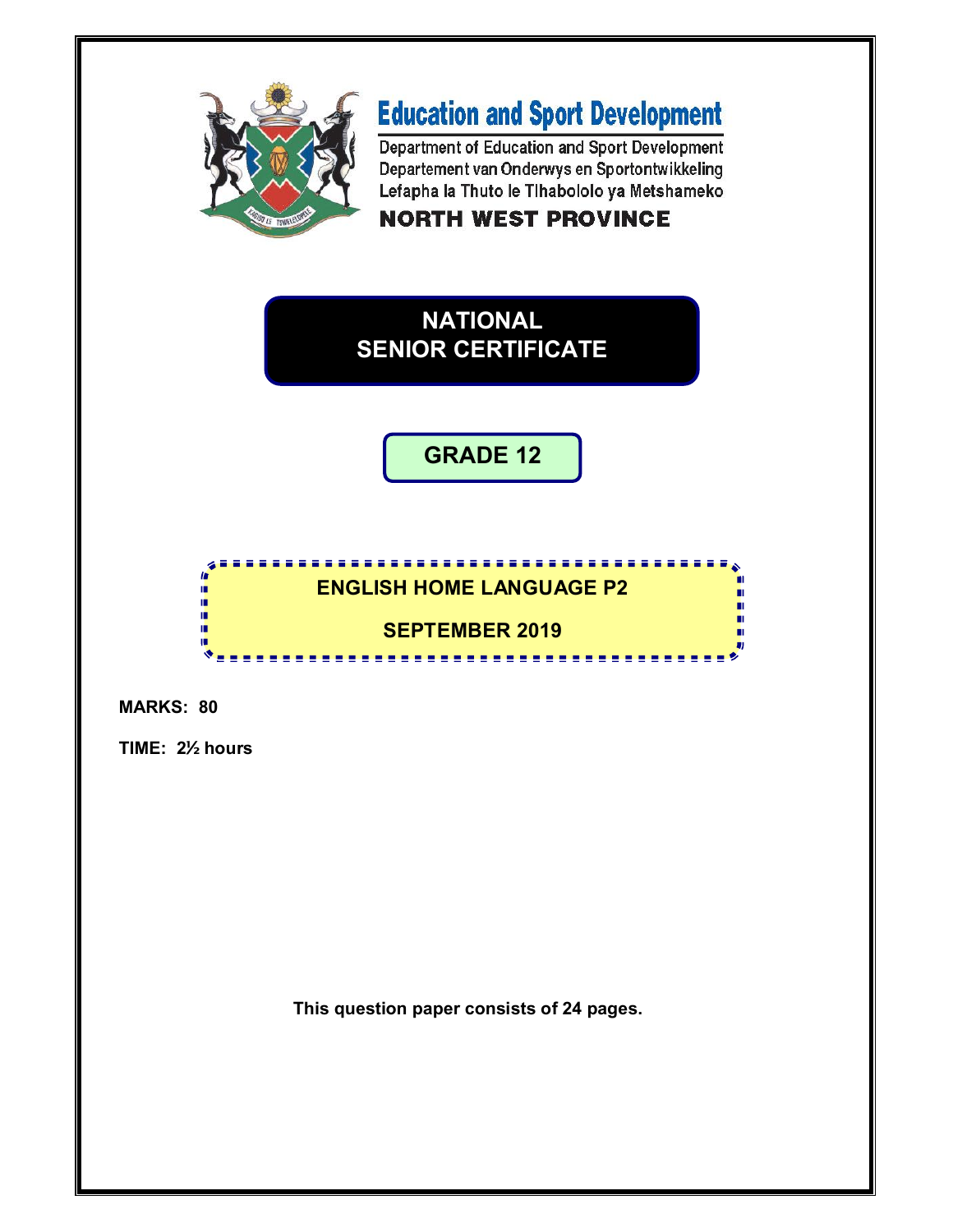### **INSTRUCTIONS AND INFORMATION**

- 1. Read these instructions carefully before you begin to answer the questions.
- 2. Do not attempt to read the entire question paper. Consult the table of contents on page 4 and mark the numbers of the questions set on texts you have studied this year. Thereafter, read these questions and choose the ones you wish to answer.
- 3. This question paper consists of THREE sections:

| <b>SECTION A: Poetry</b> | (30) |
|--------------------------|------|
| <b>SECTION B: Novel</b>  | (25) |
| <b>SECTION C: Drama</b>  | (25) |

4. Answer FIVE questions in all: THREE in SECTION A, ONE in SECTION B and ONE in SECTION C as follows:

SECTION A: POETRY PRESCRIBED POETRY – Answer TWO questions. UNSEEN POETRY – COMPULSORY question

SECTION B: NOVEL Answer ONE question.

SECTION C: DRAMA Answer ONE question.

- 5. CHOICE OF ANSWERS FOR SECTIONS B (NOVEL) AND C (DRAMA):
	- Answer questions ONLY on the novel and the drama that you have studied.
	- · Answer ONE ESSAY QUESTION and ONE CONTEXUAL QUESTION. If you answer the essay question in SECTION B, you must answer the contextual question in SECTION C. If you answer the contextual question in SECTION B, you must answer the essay question in SECTION C. Use the checklist to assist you.
- 6. LENGTH OF ANSWERS:
	- The essay questions on Poetry should be answered in 250. 300 words.
	- · Essay questions on the Novel and Drama sections should be answered in 400. 450 words.
	- · The length of answers to contextual questions should be determined by the mark allocation. Candidates should aim for conciseness and relevance.
- 7. Follow the instructions at the beginning of each section carefully.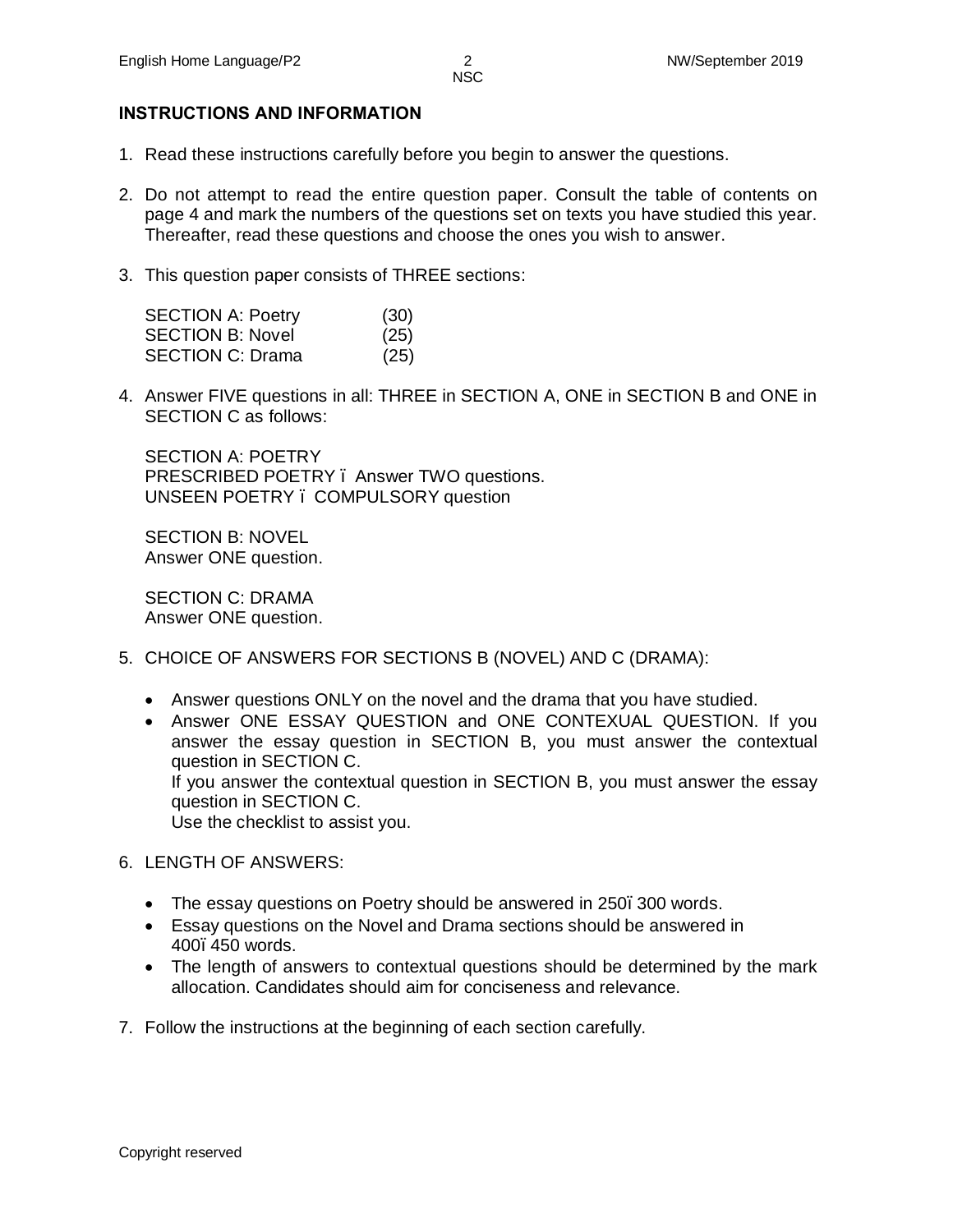- 8. Number your answers correctly according to the numbering system used in this question paper.
- 9. Start EACH section on a NEW page.
- 10. Suggested time management:

SECTION A: approximately 40 minutes SECTION B: approximately 55 minutes SECTION C: approximately 55 minutes

11. Write neatly and legibly.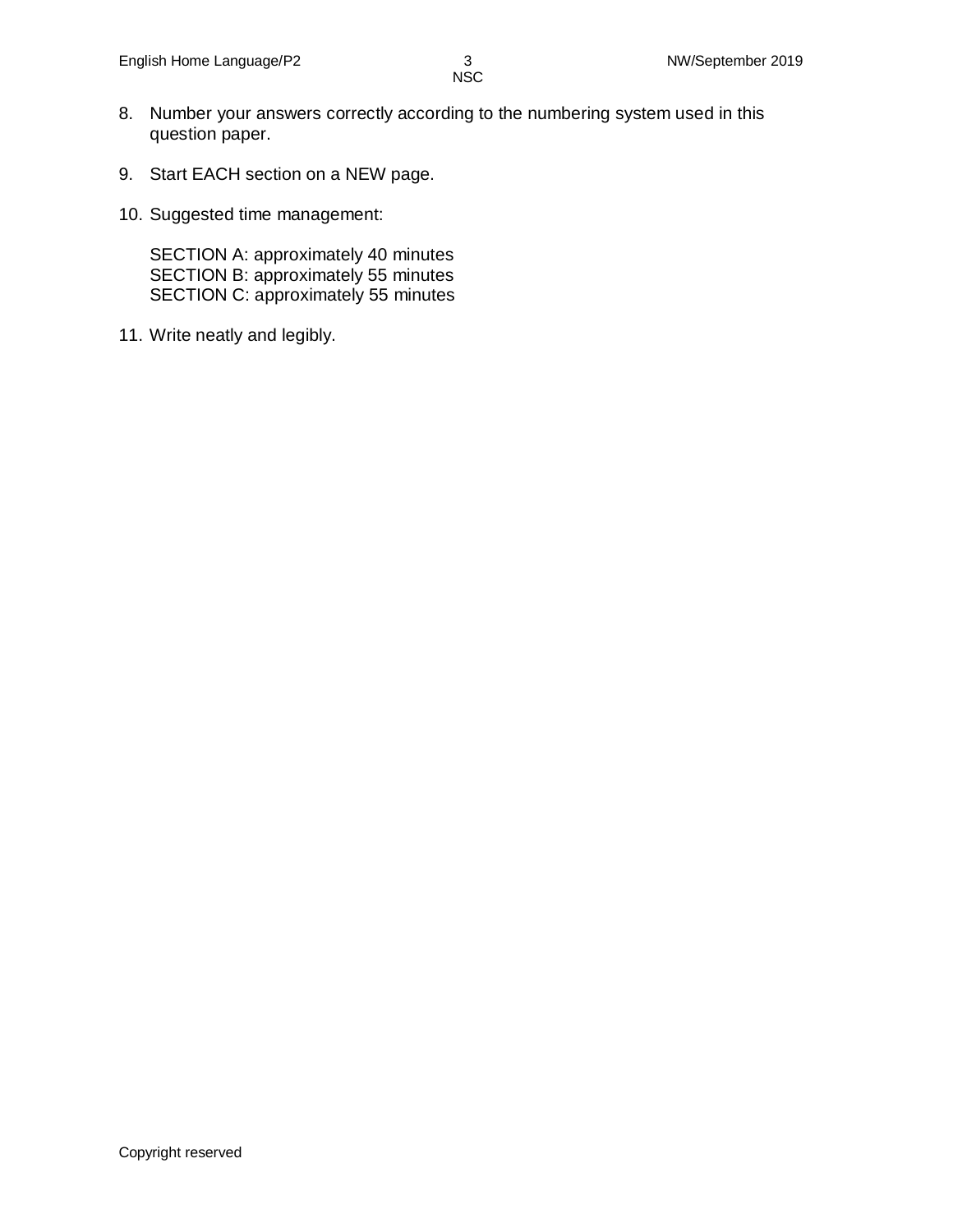## **TABLE OF CONTENTS**

| <b>SECTION A: POETRY</b>                         |                     |              |                 |
|--------------------------------------------------|---------------------|--------------|-----------------|
| Prescribed poetry: Answer ANY TWO questions.     |                     |              |                 |
| <b>QUESTION NO.</b>                              | <b>QUESTION</b>     | <b>MARKS</b> | PAGE NO.        |
| 1. <b>J</b> he Garden of Loveg                   | Essay question      | 10           | 6               |
|                                                  |                     |              |                 |
| 2. A Hard Frostg                                 | Contextual question | 10           | 7               |
|                                                  |                     |              |                 |
| 3. <b>Funeral Bluesq</b>                         | Contextual question | 10           | 8               |
|                                                  |                     |              |                 |
| 4. Motho ke Motho ka Batho<br>babango            | Contextual question | 10           | 9               |
|                                                  | <b>AND</b>          |              |                 |
| <b>Unseen Poem: COMPULSORY question.</b>         |                     |              |                 |
| 5. $\pm$ am an Africang                          | Contextual question | 10           | 10              |
| <b>SECTION B: NOVEL</b><br>Answer ONE question.* |                     |              |                 |
| 6. The Picture Of Dorian Gray                    | Essay question      | 25           | 11              |
|                                                  |                     |              |                 |
| 7. The Picture Of Dorian Gray                    | Contextual question | 25           | 11              |
|                                                  |                     |              |                 |
| 8. Life of Pi                                    | Essay question      | 25           | $\overline{13}$ |
| 9. Life of Pi                                    | Contextual question | 25           | 13              |
| <b>SECTION C: DRAMA</b>                          |                     |              |                 |
| Answer ONE question.*                            |                     |              |                 |
| 10. Hamlet                                       | Essay question      | 25           | 15              |
|                                                  |                     |              |                 |
| 11. Hamlet                                       | Contextual question | 25           | 16              |
|                                                  |                     |              |                 |
| 12. Othello                                      | Essay question      | 25           | 18              |
|                                                  |                     |              |                 |
| 13. Othello                                      | Contextual question | 25           | 18              |
|                                                  |                     |              |                 |
| 14. The Crucible                                 | Essay question      | 25           | 21              |
|                                                  |                     |              |                 |
| 15. The Crucible                                 | Contextual question | 25           | 21              |

**\*NOTE:** In SECTIONS B and C, answer ONE ESSAY and ONE CONTEXTUAL question. You may NOT answer TWO essays or TWO contextual questions.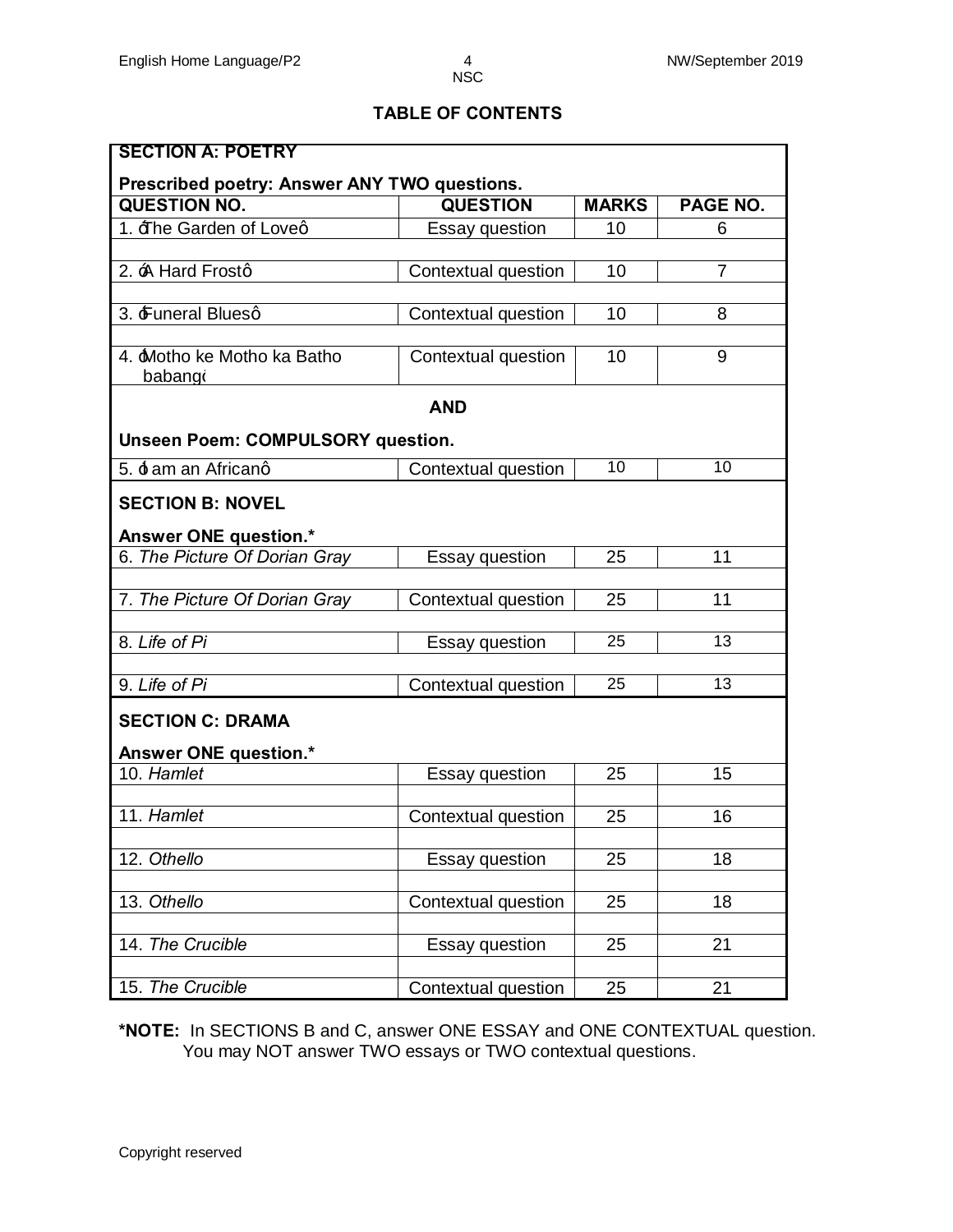## **CHECKLIST**

Use this checklist to ensure that you have answered the correct number of questions.

| <b>SECTION</b>        | <b>QUESTION</b><br><b>NUMBERS</b> | NO. OF<br><b>QUESTIONS</b><br><b>ANSWERED</b> | <b>TICK</b><br>$(\check{ }')$ |
|-----------------------|-----------------------------------|-----------------------------------------------|-------------------------------|
| A: Poetry             |                                   |                                               |                               |
| (Prescribed Poetry)   | 1.4                               | 2                                             |                               |
| A: Poetry             |                                   |                                               |                               |
| (Unseen Poem)         | 5                                 |                                               |                               |
| <b>B:</b> Novel       |                                   |                                               |                               |
| (Essay OR Contextual) | 6.9                               |                                               |                               |
| C: Drama              |                                   |                                               |                               |
| (Essay OR Contextual) | 10.15                             |                                               |                               |

**NOTE:** In SECTIONS B and C, ensure that you have answered ONE ESSAY and ONE CONTEXTUAL question.

You may NOT answer TWO essays or TWO contextual questions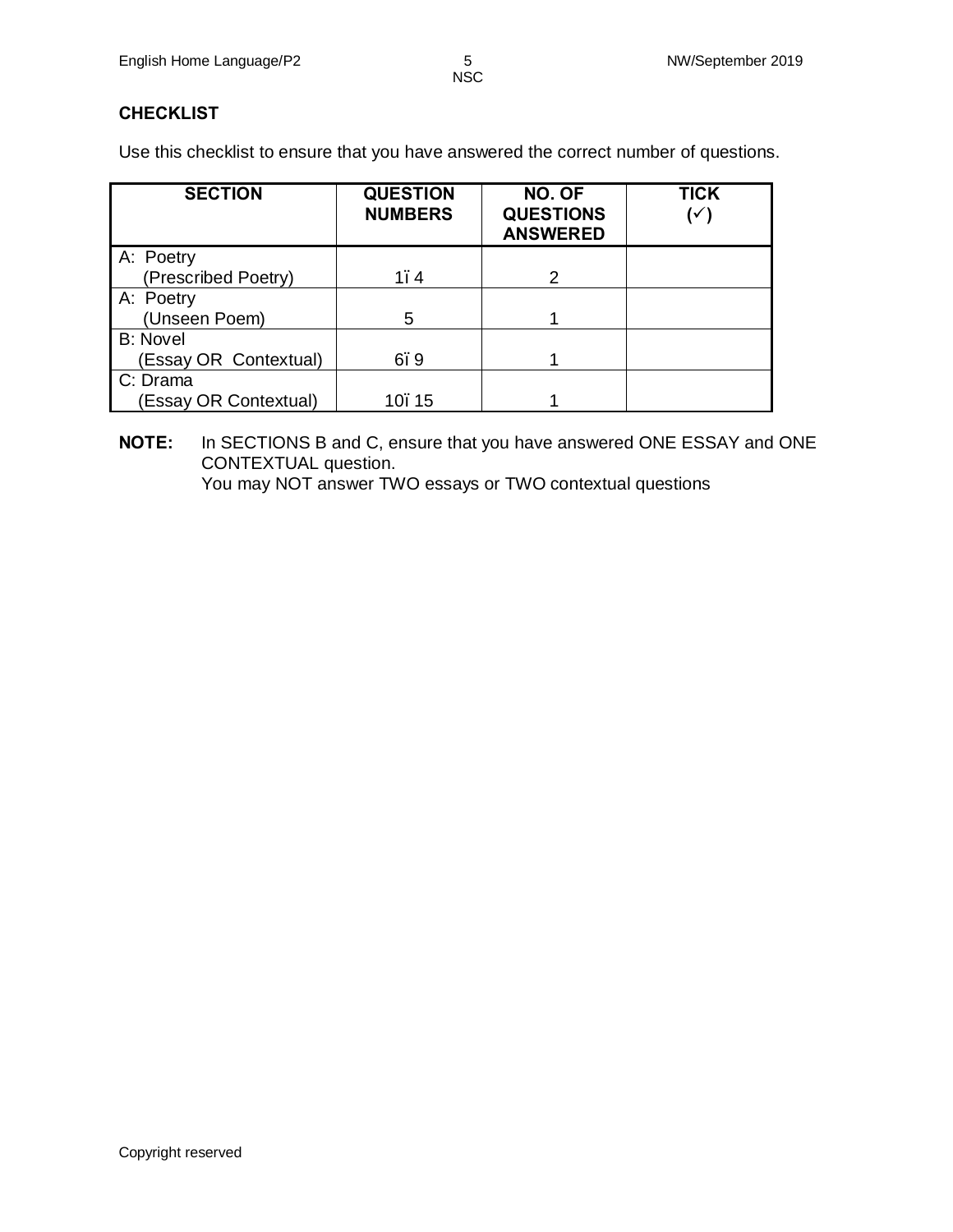#### **SECTION A: POETRY**

#### **PRESCRIBED POETRY**

Answer any TWO of the following questions.

## **QUESTION 1: POETRY – ESSAY QUESTION**

Read the poem below and then answer the question that follows.

#### **THE GARDEN OF LOVE – William Blake**

- 1 I went to the Garden of Love,
- 2 And saw what I never had seen:
- 3 A Chapel was built in the midst,
- 4 Where I used to play on the green.
- 5 And the gates of this Chapel were shut,
- 6 And Thou shalt not. writ over the door;
- 7 So I turnod to the Garden of Love,
- 8 That so many sweet flowers bore,
- 9 And I saw it was filled with graves,
- 10 And tomb-stones where flowers should be:
- 11 And Priests in black gowns were walking their rounds,
- 12 And binding with briars my joys & desires.

In  $\exists$  he Garden of Loveg the poet seems to reflect not only on how things have changed since his childhood, but also upon how something like religion can change how life is lived.

With reference to **imagery, diction** and **structure**, discuss how the theme of nostalgia and despair in change are supported by the validity of the above statement.

Your response should take the form of a well-constructed essay of 250–300 words (about ONE page).

**[10]**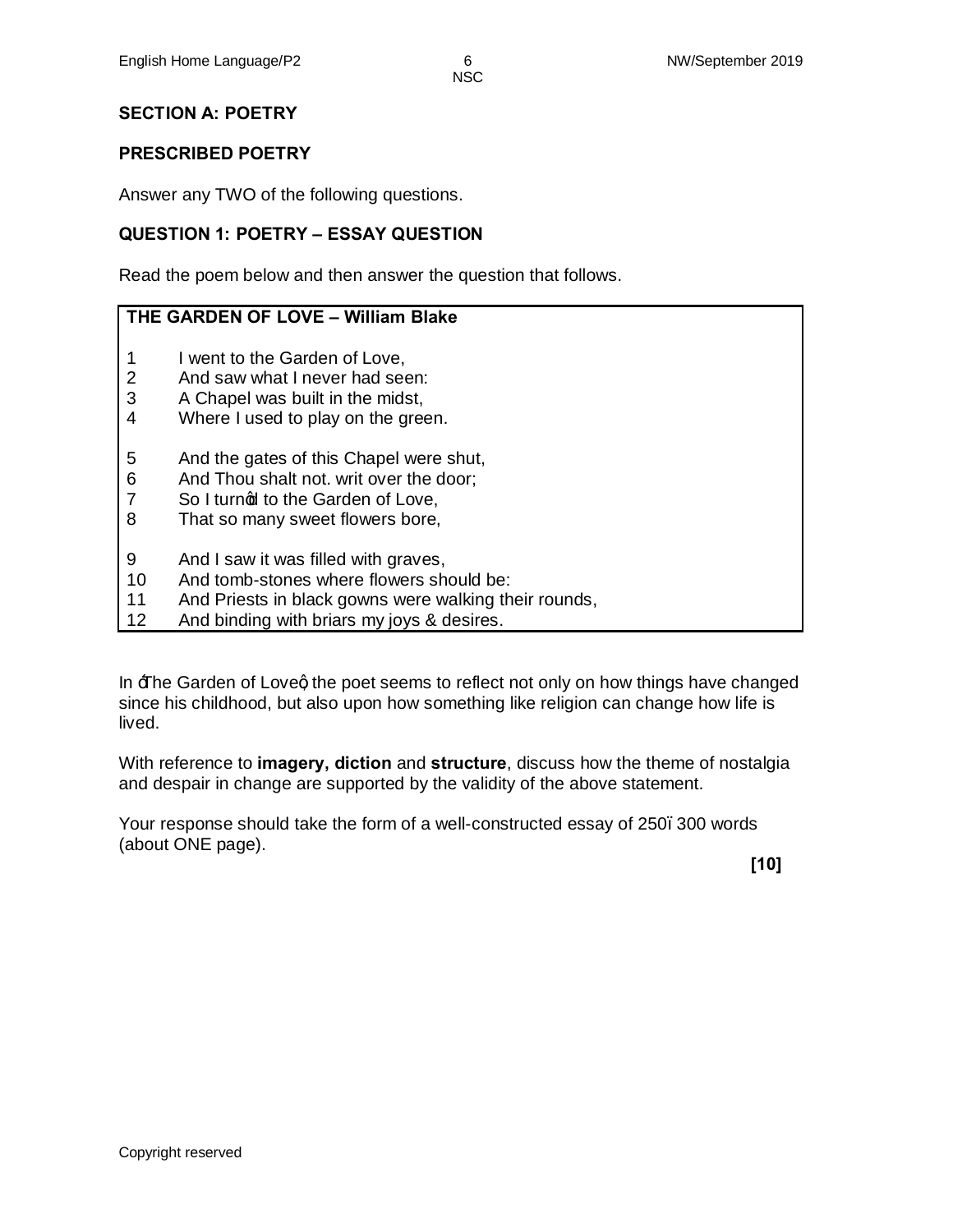## **QUETION 2: POETRY – CONTEXTUAL QUESTION**

Read the poem below and then answer the questions that follow.

|                                                                | A HARD FROST - Cecil Day Lewis                                                                                                                                                                                                                                                                                                                                                                                                                      |  |  |
|----------------------------------------------------------------|-----------------------------------------------------------------------------------------------------------------------------------------------------------------------------------------------------------------------------------------------------------------------------------------------------------------------------------------------------------------------------------------------------------------------------------------------------|--|--|
| $\overline{2}$<br>3<br>4<br>5<br>6<br>$\overline{7}$<br>8<br>9 | A frost came in the night and stole my world<br>And left this changeling for it. a precocious<br>Image of spring, too brilliant to be true:<br>White lilac on the windowpane, each grass-blade<br>Furred like a catkin, maydrift loading the hedge.<br>The elms behind the house are elms no longer<br>But blossomers in crystal, stems of the mist<br>That hangs yet in the valley below, amorphous<br>As the blind tissue whence creation formed. |  |  |
| 10                                                             | The sun looks out, and the fields blaze with diamonds                                                                                                                                                                                                                                                                                                                                                                                               |  |  |
| 11                                                             | Mockery spring, to lend this bridal gear                                                                                                                                                                                                                                                                                                                                                                                                            |  |  |
| 12                                                             | For a few hours to a raw country maid,                                                                                                                                                                                                                                                                                                                                                                                                              |  |  |
| 13                                                             | Then leaves her all disconsolate with old fairings                                                                                                                                                                                                                                                                                                                                                                                                  |  |  |
| 14                                                             | Of aconite and snowdrop! No, not here                                                                                                                                                                                                                                                                                                                                                                                                               |  |  |
| 15                                                             | Amid this flounce and filigree of death                                                                                                                                                                                                                                                                                                                                                                                                             |  |  |
| 16                                                             | Is the real transformation scene in progress                                                                                                                                                                                                                                                                                                                                                                                                        |  |  |
| 17                                                             | But deep below where frost                                                                                                                                                                                                                                                                                                                                                                                                                          |  |  |
| 18                                                             | Worrying the stiff clouds unclenches their                                                                                                                                                                                                                                                                                                                                                                                                          |  |  |
| 19                                                             | Grip on the seed and lets our future breathe.                                                                                                                                                                                                                                                                                                                                                                                                       |  |  |

2.1 Refer to lines 1. 3:  $\triangle$  frost came ... too brilliant to be true.q

To what does the poet compare the arriving frost? Explain. (2)

- 2.2 Explain how the poet uses punctuation to convey emotion in this poem. (2)
- 2.3 Comment on the effect of the figure of speech used in lines 11. 14. (3)
- 2.4 This poem is a metaphor for life.

To what extent do you agree with this statement? Justify your response with reference to the poem as a whole.  **[10]**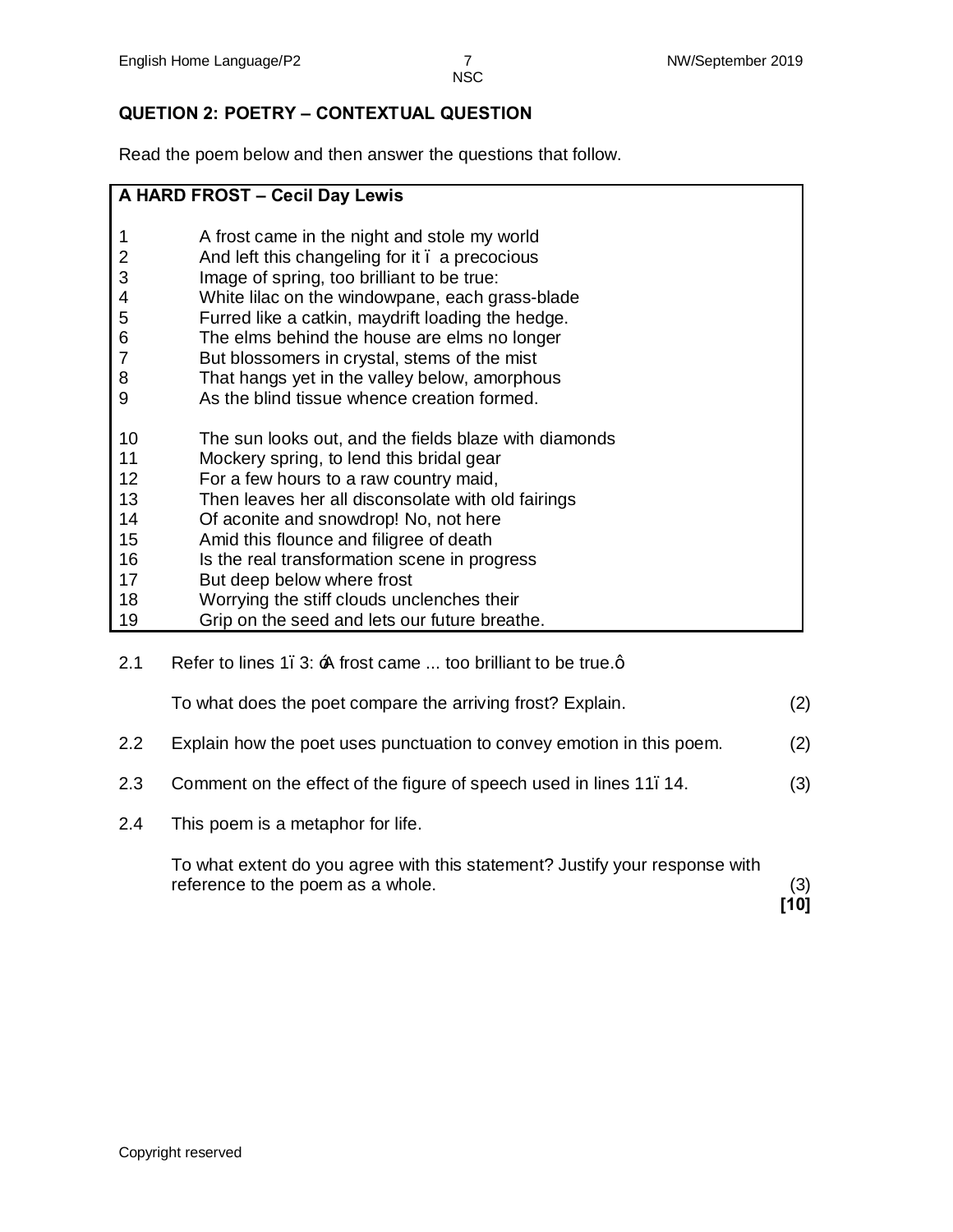## **QUESTION 3: POETRY – CONTEXTUAL QUESTION**

Read the poem below and then answer the questions that follow.

#### **FUNERAL BLUES – WH Auden**

- 1 Stop all the clocks, cut off the telephone,
- 2 Prevent the dog from barking with a juicy bone,
- 3 Silence the pianos and with muffled drum
- 4 Bring out the coffin, let the mourners come.
- 5 Let aeroplanes circle moaning overhead
- 6 Scribbling on the sky the message He Is Dead.
- 7 Put crêpe bows round the white necks of the public doves,
- 8 Let the traffic policemen wear black cotton gloves.
- 9 He was my North, my South, my East and West,
- 10 My working week and my Sunday rest,
- 11 My noon, my midnight, my talk, my song;
- 12 I thought that love would last forever: I was wrong.
- 13 The stars are not wanted now; put out every one;
- 14 Pack up the moon and dismantle the sun;
- 15 Pour away the ocean and sweep up the wood;
- 16 For nothing now can ever come to any good.
- 3.1 Refer to line 7:  $\text{Put}$  crêpe bows ... the public doves.q
	- What purpose do the  $\pm$  rêpe bows ground the necks of the doves serve? (2)
- 3.2 Refer to line 12:  $\pm$  thought that love ... forever: I was wrongq

Explain the reasons why the speaker claims he was wrong. (3)

- 3.3 Comment on how the diction in the final stanza contributes to your understanding of the mood of the poem. (2)
- 3.4 Describe the rhythm of the poem and explain how it reflects the subject matter. (3) **[10]**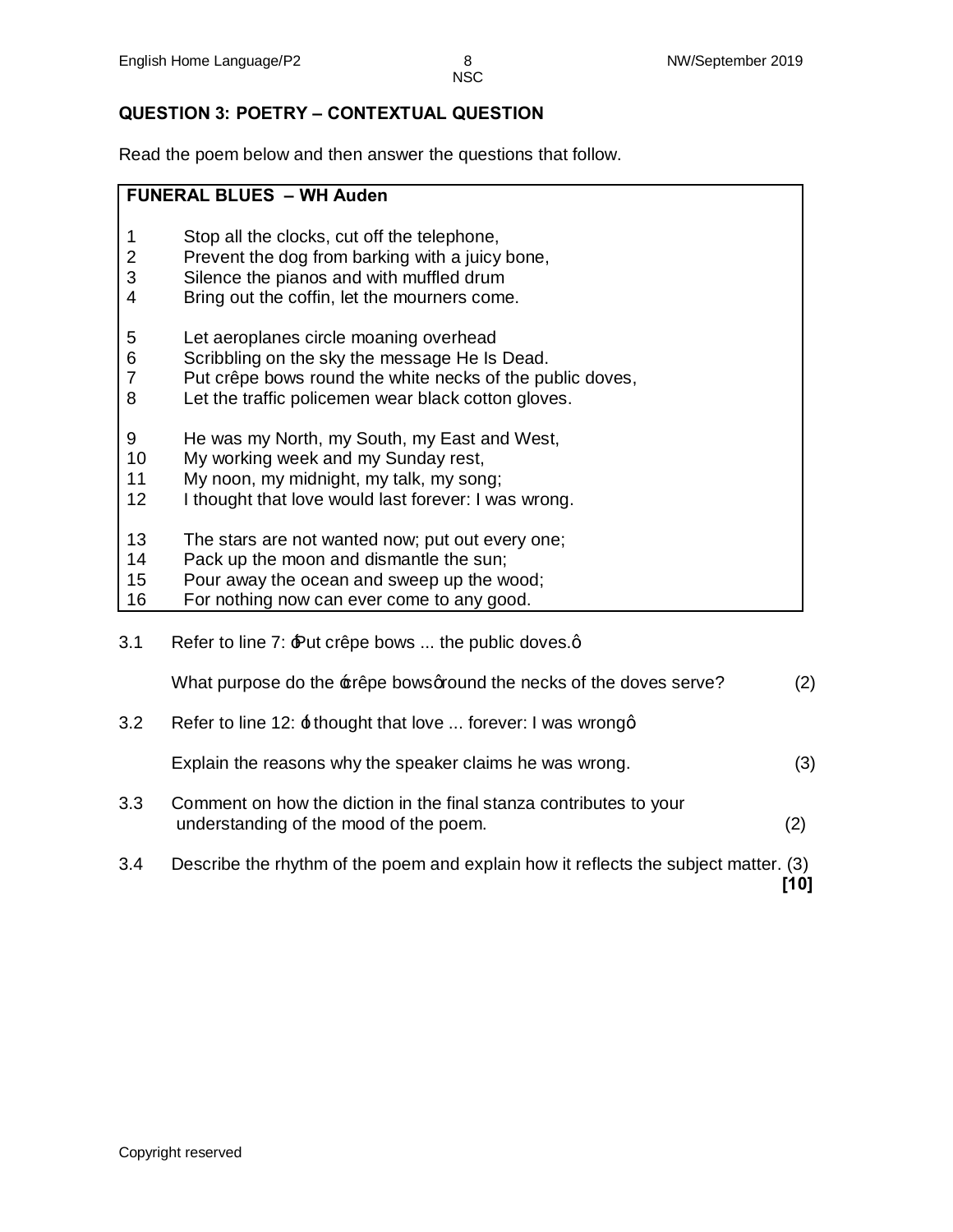(3)

NSC

## **QUESTION 4: POETRY – CONTEXTUAL QUESTION**

Read the poem below and then answer the questions that follow.

|                                                                                                      | <b>MOTHO KE MOTHO KA BATHO BABANG - Jeremy Cronin</b>                                                                                                                                                                                                                                                                                                                                                                                                                   |  |  |
|------------------------------------------------------------------------------------------------------|-------------------------------------------------------------------------------------------------------------------------------------------------------------------------------------------------------------------------------------------------------------------------------------------------------------------------------------------------------------------------------------------------------------------------------------------------------------------------|--|--|
|                                                                                                      | (A person is a Person Because of Other People)                                                                                                                                                                                                                                                                                                                                                                                                                          |  |  |
| 1<br>$\overline{\mathbf{c}}$<br>3<br>4<br>5<br>6<br>$\overline{7}$<br>8<br>9<br>10<br>11<br>12<br>13 | By Holding my mirror out of the window I see<br>Clear to the end of the passage.<br>There <i>s</i> a person down there.<br>A prisoner polishing a door handle.<br>In the mirror I see him see<br>My face in the mirror<br>I see the fingertips of his free hand<br>Bunch together, as if to make<br>An object the size of a badge<br>Which travels up to his forehead<br>The place of an imaginary cap.<br>(This means: A warder.)<br>Two fingers are extended in a vee |  |  |
| 14                                                                                                   | And wiggle like two antennae.                                                                                                                                                                                                                                                                                                                                                                                                                                           |  |  |
| 15<br>16                                                                                             | (Heq being watched.)<br>A finger of his free hand makes a watch-hand of arc                                                                                                                                                                                                                                                                                                                                                                                             |  |  |
| 17                                                                                                   | On the wrist of his polishing arm without                                                                                                                                                                                                                                                                                                                                                                                                                               |  |  |
| 18                                                                                                   | Disrupting the slow-slow rhythm of his work.                                                                                                                                                                                                                                                                                                                                                                                                                            |  |  |
| 19                                                                                                   | (Later. Maybe later we can speak.)                                                                                                                                                                                                                                                                                                                                                                                                                                      |  |  |
| 20                                                                                                   | Hey! Wat maak jy daar?                                                                                                                                                                                                                                                                                                                                                                                                                                                  |  |  |
| 21                                                                                                   | a voice from around the corner.                                                                                                                                                                                                                                                                                                                                                                                                                                         |  |  |
| 22                                                                                                   | No. Just polishing baas.                                                                                                                                                                                                                                                                                                                                                                                                                                                |  |  |
| 23                                                                                                   | He turns back to me, now watch                                                                                                                                                                                                                                                                                                                                                                                                                                          |  |  |
| 24                                                                                                   | His free hand, the talkative one,                                                                                                                                                                                                                                                                                                                                                                                                                                       |  |  |
| 25                                                                                                   | Slips quietly behind                                                                                                                                                                                                                                                                                                                                                                                                                                                    |  |  |
| 26                                                                                                   | . Strength brother, it says.                                                                                                                                                                                                                                                                                                                                                                                                                                            |  |  |
| 27                                                                                                   | In my mirror,                                                                                                                                                                                                                                                                                                                                                                                                                                                           |  |  |
| 28                                                                                                   | A black fist.                                                                                                                                                                                                                                                                                                                                                                                                                                                           |  |  |
| 4.1                                                                                                  | What does the description slow-slowq(line 18) tell us about the prisoners<br>work?<br>(2)                                                                                                                                                                                                                                                                                                                                                                               |  |  |
| 4.2                                                                                                  | Comment on the way the poet first calls the man at the end of the corridor a                                                                                                                                                                                                                                                                                                                                                                                            |  |  |

- $\Rightarrow$  persong(line 3) and only later a  $\Rightarrow$  prisonerg(line 4). (2)
- 4.3 Account for the use of parenthesis in the poem, and explain their effectiveness.
- 4.4 Why do you think the poet has chosen this particular title for his poem? Substantiate in full. **[10]**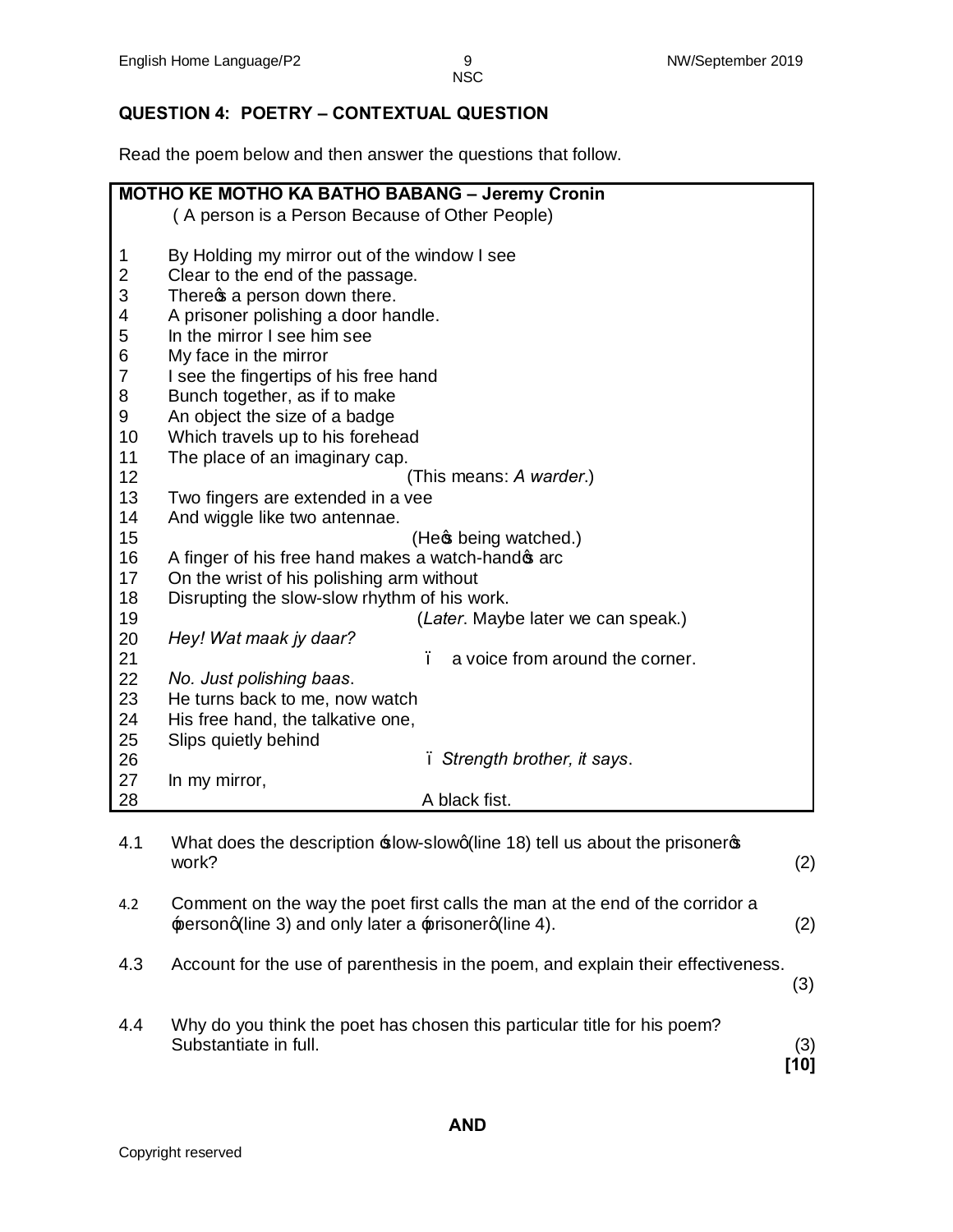## **UNSEEN POEM (COMPULSORY)**

## **QUESTION 5: CONTEXTUAL QUESTION**

Read the poem below and then answer the questions that follow.

|                                          | I AM AN AFRICAN - Siyabonga A Nxumalo                                                                                                                               |               |
|------------------------------------------|---------------------------------------------------------------------------------------------------------------------------------------------------------------------|---------------|
| 1<br>2<br>3<br>4                         | Not because im black.<br>But because my heart warms<br>And tears run down my face<br>When i think about AFRICA.                                                     |               |
| 5<br>6<br>$\overline{7}$<br>8<br>9<br>10 | I am an African,<br>Not because i live here,<br>But because the African<br>Sun lit my paths.<br>Because the air that i breath<br>Is from the majestic mountains.    |               |
| 11<br>12                                 | That air nurtured me<br>Growing up.                                                                                                                                 |               |
| 13<br>14<br>15<br>16<br>17<br>18         | I am an African,<br>Not because i can speak<br>Swahili, Shona, Zulu or Xhosa<br>But because my heart is<br>Shaped like a question mark,<br><b>Just like AFRICA.</b> |               |
| 19<br>20<br>21<br>22<br>23               | I am an African,<br>Not because i am black,<br>But because my umbilical cord<br>Is burried under the majestic<br>Mountains of AFRICA.                               |               |
| 5.1                                      | Sum up the main point raised by the poet in stanza 1.                                                                                                               | (2)           |
| 5.2                                      | What argument does the poet make about being an African in stanza 2?                                                                                                | (2)           |
| 5.3                                      | Refer to lines 16. 17: <i>my</i> heart is/Shaped like a question mark, q                                                                                            |               |
|                                          | Comment on the effectiveness of the image in these lines.                                                                                                           | (3)           |
| 5.4                                      | By referring to the poem as a whole, comment on its structure<br>and motivate how you know to which era the writer belongs.                                         | (3)<br>$[10]$ |
|                                          | <b>TOTAL SECTION A: 30</b>                                                                                                                                          |               |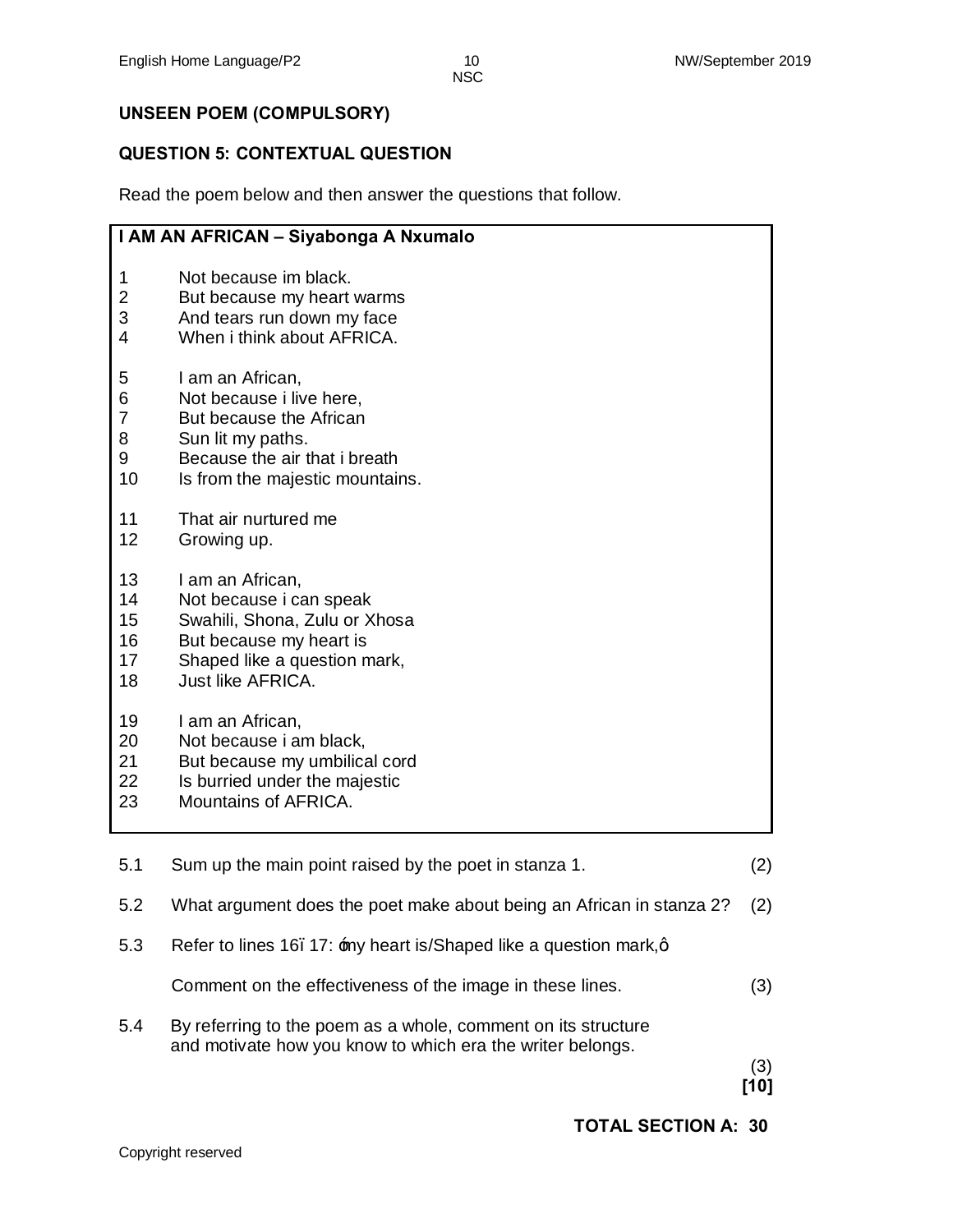## **SECTION B: NOVEL**

Answer ONLY on the novel you have studied.

## *THE PICTURE OF DORIAN GRAY* **– Oscar Wilde**

Answer EITHER QUESTION 6 (essay question) OR QUESTION 7 (contextual question).

## **QUESTION 6:** *THE PICTURE OF DORIAN GRAY* **– ESSAY QUESTION**

In *The Picture of Dorian Gray*, Dorian is outwardly young and charming, and inwardly old and corrupt. He is decidedly inconsistent in his social interactions and intellectual interests, while extremely consistent in appearance.

In a well-constructed essay of 400. 450 words  $(2, 2\frac{1}{2})$  pages), discuss the theme of Duplicity (a double life) as it is explored throughout the novel. **[25]**

#### **QUESTION 7:** *THE PICTURE OF DORIAN GRAY* **– CONTEXTUAL QUESTION**

Read the extracts below and then answer the questions that follow.

## **EXTRACT A**

'Thank you, Leaf. That will do.'

She lingered for a few moments, and was garrulous over some detail of the household. He sighed, and told her to manage things a she thought best. She left the room, wreathed in smiles.

As the door closed, Dorian put the key in his pocket, and looked around the room. 5 His eye fell on a large purple satin coverlet heavily embroidered with gold, a splendid piece of late seventeenth-century Venetian work that his grandfather had found in a convent near Bologna. Yes, that would serve to wrap the dreadful thing in. It had perhaps served often as a pall for the dead. Now it was to hide something that had a corruption of its own, worse than corruption of death itself. something 10 that would breed horrors and yet would never die. What the worm was to the corpse, his sins would be to the painted image on the canvas. They would mar its beauty, and eat away its grace. They would defile it, and make it shameful. And yet the thing would still live on. It would be always alive.

He shuddered, and for a moment he regretted that he had not told Basil the true 15 reason why he had wished to hide the picture away. Basil would have helped him to resist Lord Henry opsifiliance, and the still more poisonous influences that came from his own temperament. The love that he bore him – for it was really love – had nothing in it that was not noble and intellectual. It was not that mere physical admiration of beauty that is born of the senses, and that dies when the senses tire. 20 It was such love as Michel Angelo had known, and Montaigne, and Winckelmann, and Shakespeare himself. Yes, Basil could have saved him. But it was too late now. The past could always be annihilated. Regret, denial or forgetfulness could do that. But the future was inevitable. There were passions in him that would find their terrible outlet, drams that would make the shadow of their evil real. [Chapter 10] 25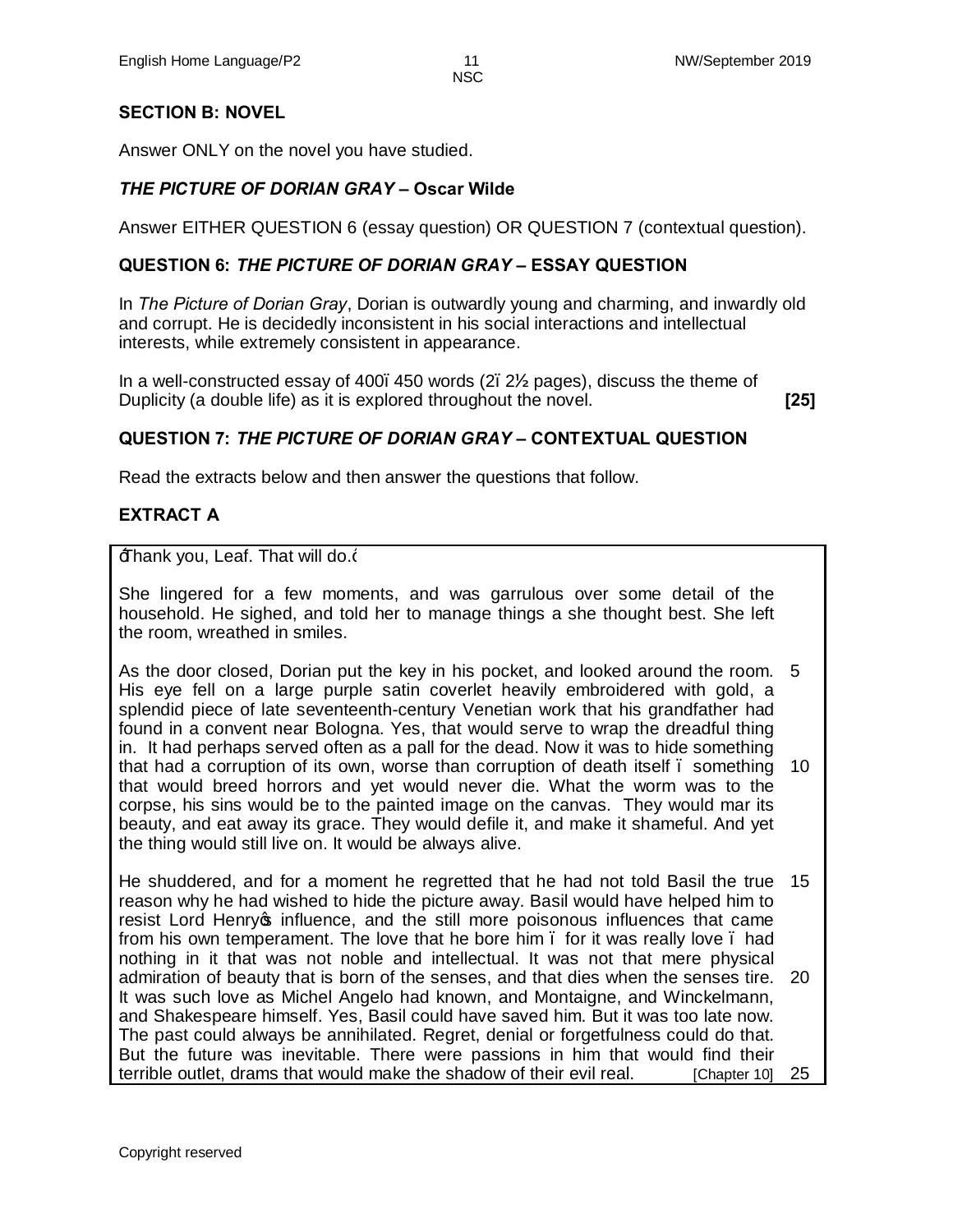| 7.1 | Place this extract in context.                                                                                         | (3) |
|-----|------------------------------------------------------------------------------------------------------------------------|-----|
| 7.2 | Refer to line 1: Ethank you, Leaf. That will do.q                                                                      |     |
|     | Why does Dorian respond to his servant in this manner?                                                                 | (3) |
| 7.3 | Refer to line 8.9: $\angle$ es, that would serve  for the deadq                                                        |     |
|     | Explain the irony in these lines.                                                                                      | (3) |
| 7.4 | Refer to lines 10. 11: $\pm$ something that would breed horrors and yet would<br>never die.q                           |     |
|     | Using these lines as a starting point, discuss what Oscar Wilde is referring<br>to in this context.                    | (3) |
| 7.5 | Explain why Dorian Gray wanted to hide the portrait.                                                                   | (3) |
| 7.6 | In your opinion, is Dorian Gray enjoying his life? Motivate your response<br>based on what you learn from this extract | (2) |
|     |                                                                                                                        |     |

**AND**

## **EXTRACT B**

'Did you go to the club?'

 $\angle$ Yes, ghe answered. Then bit his lip.  $\triangle$ o, I dong mean that. I didng go to the club. I walked about. I forgot what I did ... How inquisitive you are, Harry! You always want to know what one has been doing. I always want to forget what I have been doing. I came in at half-past two, if you wish to know the exact time. I had 5 left my latch-key at home, and my servant had to let me in. If you want any corroborative evidence on the subject you can ask him.q Lord Henry shrugged his shoulders. Ally dear fellow, as if I cared! Let us go to the drawing-room. No sherry, thank you, Mr Chapman. Something has 10 happened to you, Dorian. Tell me what it is. You are not yourself to-night.g

[Chapter 15]

7.7 Explain why Dorian  $\infty$  reaction is out of the ordinary in this extract? (3) 7.8 Refer to line 7:  $\pm$  ord Henry shrugged his shoulders ... as if I cared!q What do these lines reveal about Lord Henry operatitude towards life? (2) 7.9 In light of Doriangs response in the above extract, critically comment on how this reveals the dangers of the lifestyle he has been following. (3) **[25]**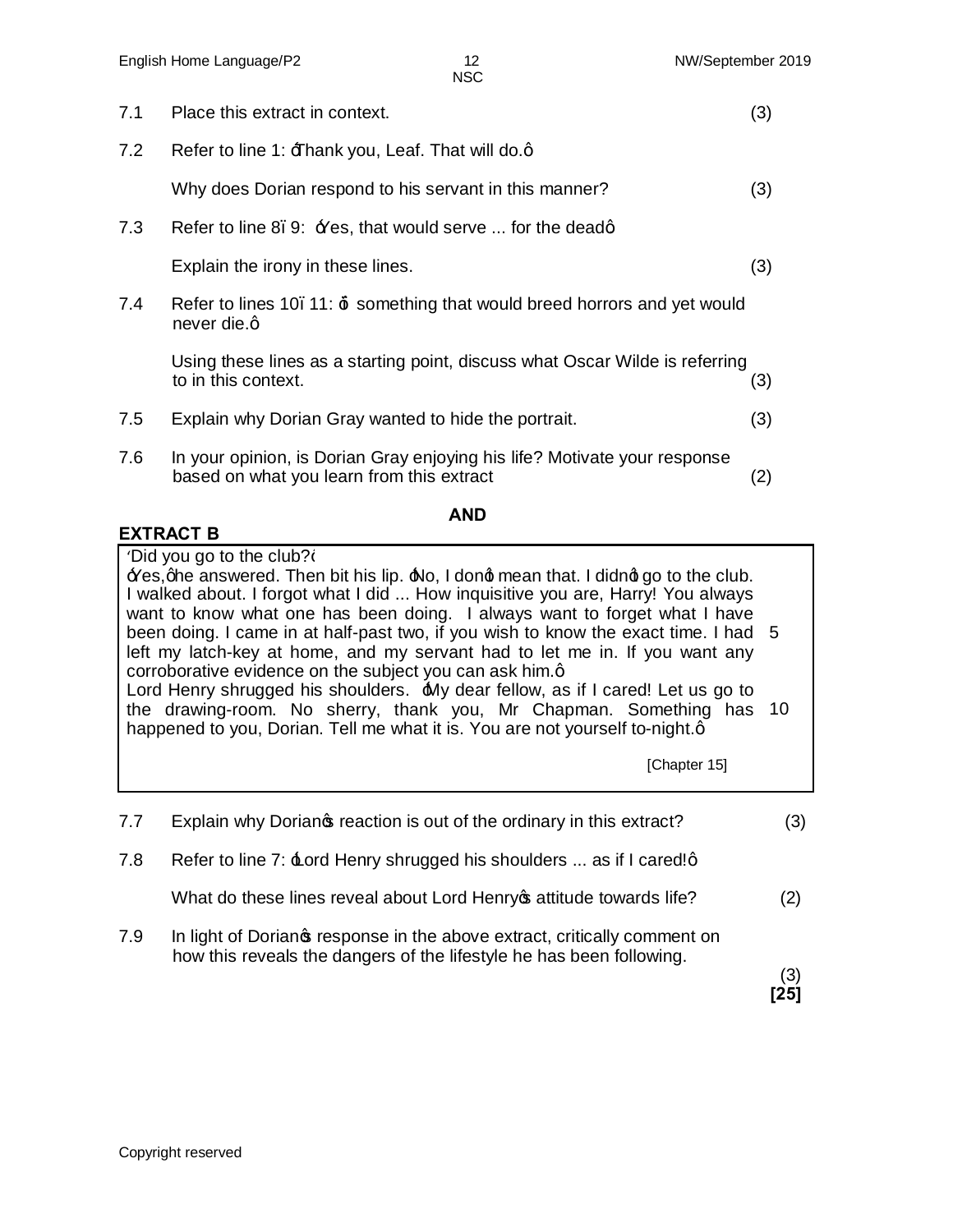## *LIFE OF PI* **– Yann Martel**

Answer EITHER QUESTION 8 (essay question) OR QUESTION 9 (contextual question).

## **QUESTION 8:** *LIFE OF PI* **– ESSAY QUESTION**

In Life Of Pi, Pi asserts:  $\pm$ You must take the way it comes at you and make the best of it.+ – from *Life of Pi* by Yann Martel**.**

In a well-constructed essay of 400. 450 words (2. 2½ pages), discuss the theme of Survival as explored by both Pi and Richard Parker in the novel as a whole. **[25]** 

## **QUESTION 9:** *LIFE OF PI* **– CONTEXTUAL QUESTION**

Read the extracts below and then answer the questions that follow.

## **EXTRACT C**

|                                                                                                                                                                                                                                                                                                                                                                                                                                                                                                                                                                                                                                                                                                                                                                                                                                                                                     | It was Orange Juice . so called because she tended to drool . our prize Borneo<br>orang-utan matriarch, zoo star and mother of two fine boys, surrounded by a mass<br>of black spiders that crawled around her like malevolent worshippers. The bananas<br>on which she floated were held together by the nylon net with which they had been<br>lowered into the ship. When she stepped off the bananas into the boat, they<br>bobbed up and rolled over. The net became loose. Without thinking about it, only<br>because it was at hand's reach and about to sink, I took hold of the net and pulled<br>it aboard, a casual gesture that would turn out to be a lifesaver in many ways; this<br>net would become one of my most precious possessions. | 5              |
|-------------------------------------------------------------------------------------------------------------------------------------------------------------------------------------------------------------------------------------------------------------------------------------------------------------------------------------------------------------------------------------------------------------------------------------------------------------------------------------------------------------------------------------------------------------------------------------------------------------------------------------------------------------------------------------------------------------------------------------------------------------------------------------------------------------------------------------------------------------------------------------|---------------------------------------------------------------------------------------------------------------------------------------------------------------------------------------------------------------------------------------------------------------------------------------------------------------------------------------------------------------------------------------------------------------------------------------------------------------------------------------------------------------------------------------------------------------------------------------------------------------------------------------------------------------------------------------------------------------------------------------------------------|----------------|
| The bananas came apart. The black spiders crawled as fast as they could, but<br>their situation was hopeless. The island crumbled beneath them. They all drowned.<br>The lifeboat briefly floated in a sea of fruit.<br>I had picked up what I thought was a useless net, but did I think of reaping from<br>this banana manna? No. Not a single one. It was banana split in the wrong sense<br>of the term: the sea dispersed them. This colossal waste would later weigh on me<br>heavily. I would nearly go into convulsions of dismay at my stupidity.<br>Orange Juice was in a fog. Her gestures were slow and tentative and her eyes<br>reflected deep mental confusion. She was in a state of profound shock. She lay flat<br>on the tarpaulin for several minutes, quiet and still, before reaching over and falling<br>into the lifeboat proper. I heard a hyena's scream. |                                                                                                                                                                                                                                                                                                                                                                                                                                                                                                                                                                                                                                                                                                                                                         | 10<br>15<br>20 |
| 9.1                                                                                                                                                                                                                                                                                                                                                                                                                                                                                                                                                                                                                                                                                                                                                                                                                                                                                 | [Chapter 42]<br>Place the extract in context.                                                                                                                                                                                                                                                                                                                                                                                                                                                                                                                                                                                                                                                                                                           | (3)            |
| 9.2                                                                                                                                                                                                                                                                                                                                                                                                                                                                                                                                                                                                                                                                                                                                                                                                                                                                                 | Refer to line 13. 14:± think of reaping from this banana manna?q                                                                                                                                                                                                                                                                                                                                                                                                                                                                                                                                                                                                                                                                                        |                |
|                                                                                                                                                                                                                                                                                                                                                                                                                                                                                                                                                                                                                                                                                                                                                                                                                                                                                     | Explain the reference to banana mannaq                                                                                                                                                                                                                                                                                                                                                                                                                                                                                                                                                                                                                                                                                                                  | (3)            |
| 9.3                                                                                                                                                                                                                                                                                                                                                                                                                                                                                                                                                                                                                                                                                                                                                                                                                                                                                 | What do Pic mother and Orange Juice have in common?                                                                                                                                                                                                                                                                                                                                                                                                                                                                                                                                                                                                                                                                                                     | (3)            |
| 9.4                                                                                                                                                                                                                                                                                                                                                                                                                                                                                                                                                                                                                                                                                                                                                                                                                                                                                 | Refer to line 20: ± heard a hyenas scream.q                                                                                                                                                                                                                                                                                                                                                                                                                                                                                                                                                                                                                                                                                                             |                |
|                                                                                                                                                                                                                                                                                                                                                                                                                                                                                                                                                                                                                                                                                                                                                                                                                                                                                     |                                                                                                                                                                                                                                                                                                                                                                                                                                                                                                                                                                                                                                                                                                                                                         |                |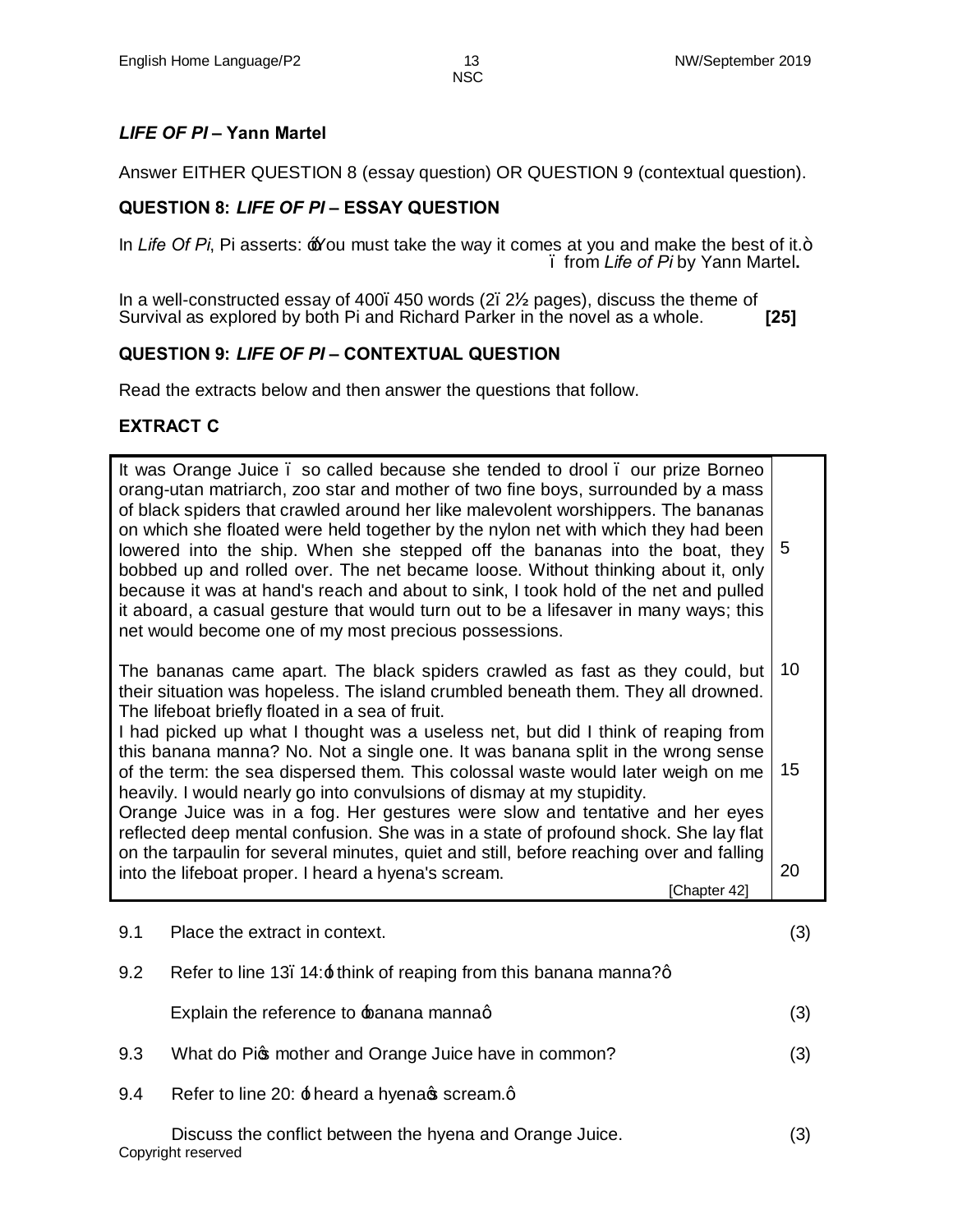## **AND**

## **EXTRACT D**

|     | There were stains, dark juices, a quantity of completely rotten vegetables, milk so<br>curdled and infected it was a greenish jelly, and the quartered remains of a dead<br>animal in such an advanced state of black putrefaction that I couldn't identify it.<br>Judging by its size I think that it was lamb. In the closed, humid confines of the<br>refrigerator, the smell had had the time to develop, to ferment, to grow bitter and<br>angry. It assaulted my senses with a pent-up rage that made my head reel, my<br>stomach churn and my legs wobble. Luckily, the sea quickly filled the horrid hole<br>and the thing sank beneath the surface. The space left vacant by the departed<br>refrigerator was filled by other trash. | 5   |
|-----|-----------------------------------------------------------------------------------------------------------------------------------------------------------------------------------------------------------------------------------------------------------------------------------------------------------------------------------------------------------------------------------------------------------------------------------------------------------------------------------------------------------------------------------------------------------------------------------------------------------------------------------------------------------------------------------------------------------------------------------------------|-----|
|     | We left the trash behind. For a long time, when the wind came from that direction, I<br>could still smell it. It took the sea a day to wash off the oily smears from the sides<br>of the lifeboat.                                                                                                                                                                                                                                                                                                                                                                                                                                                                                                                                            | 10  |
|     | I put a message in the bottle: <b>Hapanese-owned cargo ship Tsimtsum</b> , flying<br>Panamanian flag, sank July 2nd, 1977, in Pacific, four days out of Manila. Am in<br>lifeboat. Pi Patel my name. Have some food, some water, but Bengal tiger a<br>serious problem. Please advise family in Winnipeg, Canada. Any help very much<br>appreciated. Thank you.ql corked the bottle and covered the cork with a piece of<br>plastic. I tied the plastic to the neck of the bottle with nylon string, knotting it tightly.<br>I launched the bottle into the water.<br>[Chapter 88]                                                                                                                                                            | 15  |
| 9.5 | Based on your knowledge of the novel, discuss Pic most valuable survival<br>items.                                                                                                                                                                                                                                                                                                                                                                                                                                                                                                                                                                                                                                                            | (3) |
| 9.6 | Earlier in the novel, Pi builds a raft and attaches it to the lifeboat.                                                                                                                                                                                                                                                                                                                                                                                                                                                                                                                                                                                                                                                                       |     |
|     | Why does Pi build and live on this raft?                                                                                                                                                                                                                                                                                                                                                                                                                                                                                                                                                                                                                                                                                                      | (3) |
| 9.7 | Refer to line 14: Please advise family in Winnipeg, Canada.q                                                                                                                                                                                                                                                                                                                                                                                                                                                                                                                                                                                                                                                                                  |     |
|     | Critically discuss whether Pi really believes that his family is in Canada.                                                                                                                                                                                                                                                                                                                                                                                                                                                                                                                                                                                                                                                                   | (3) |
| 9.8 | Refer to lines 13 and 14: $\pm$ . but Bengal tiger a serious problem.q                                                                                                                                                                                                                                                                                                                                                                                                                                                                                                                                                                                                                                                                        |     |
|     | Comment on the extent to which Pi and Richard Parker manage to co-exist                                                                                                                                                                                                                                                                                                                                                                                                                                                                                                                                                                                                                                                                       |     |

 **TOTAL SECTION B: 25**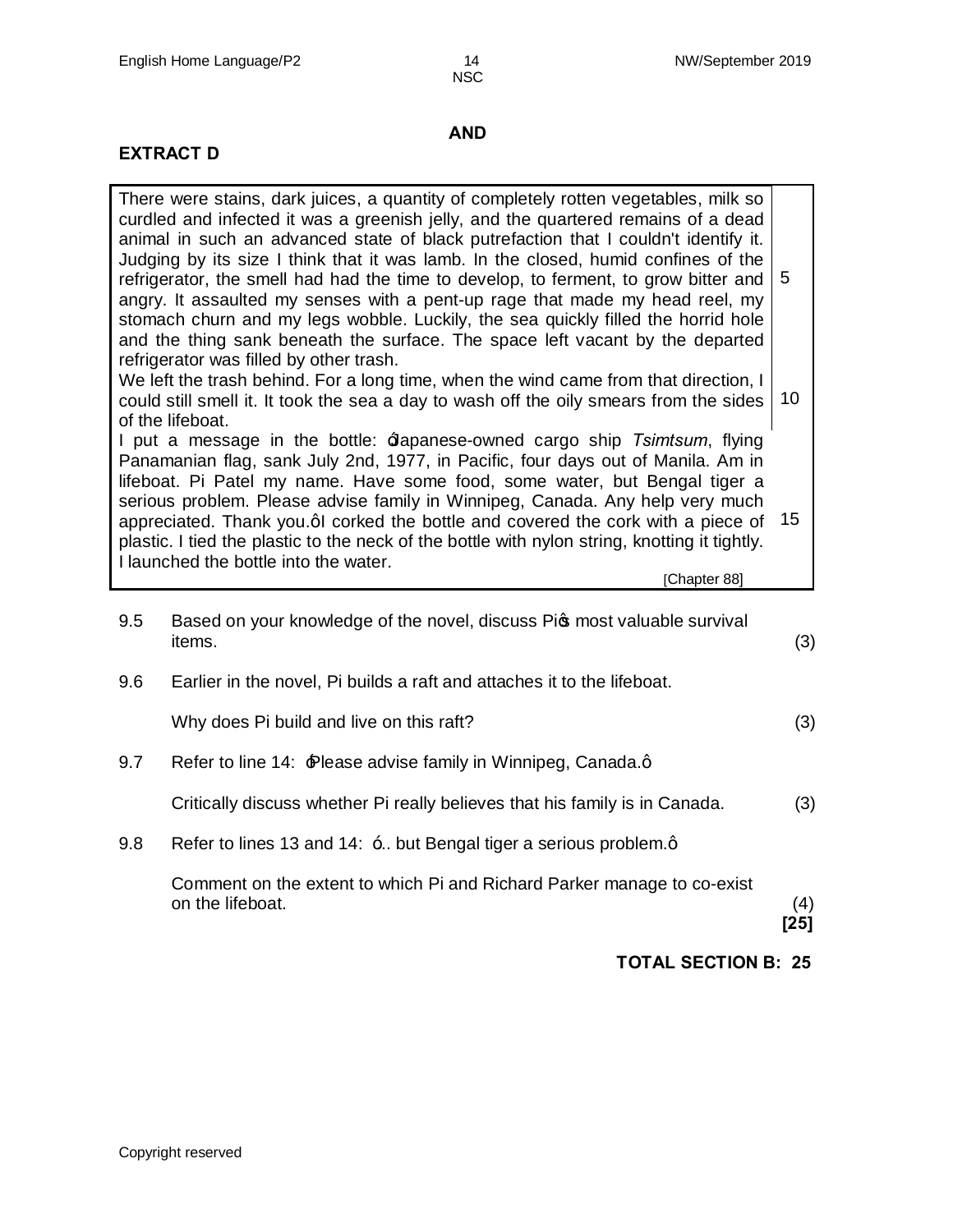#### **SECTION C: DRAMA**

Answer ONLY on the play you have studied.

#### *HAMLET* **– William Shakespeare**

Answer EITHER QUESTION 10 (essay question) OR QUESTION 11 (contextual question).

## **QUESTION 10:** *HAMLET* **– ESSAY QUESTION**

In Shakespeare<sub>s</sub> *Hamlet*, the protagonist pretends to be mad in an attempt to discover the truth behind his father of death. It can, however, be argued that pretending to be mad eventually becomes his reality.

In a well-constructed essay of 400. 450 words (2. 2½ pages), critically discuss how Shakespeare demonstrates the theme of Madness versus Sanity through the character of Hamlet in his search for revenge. **[25]**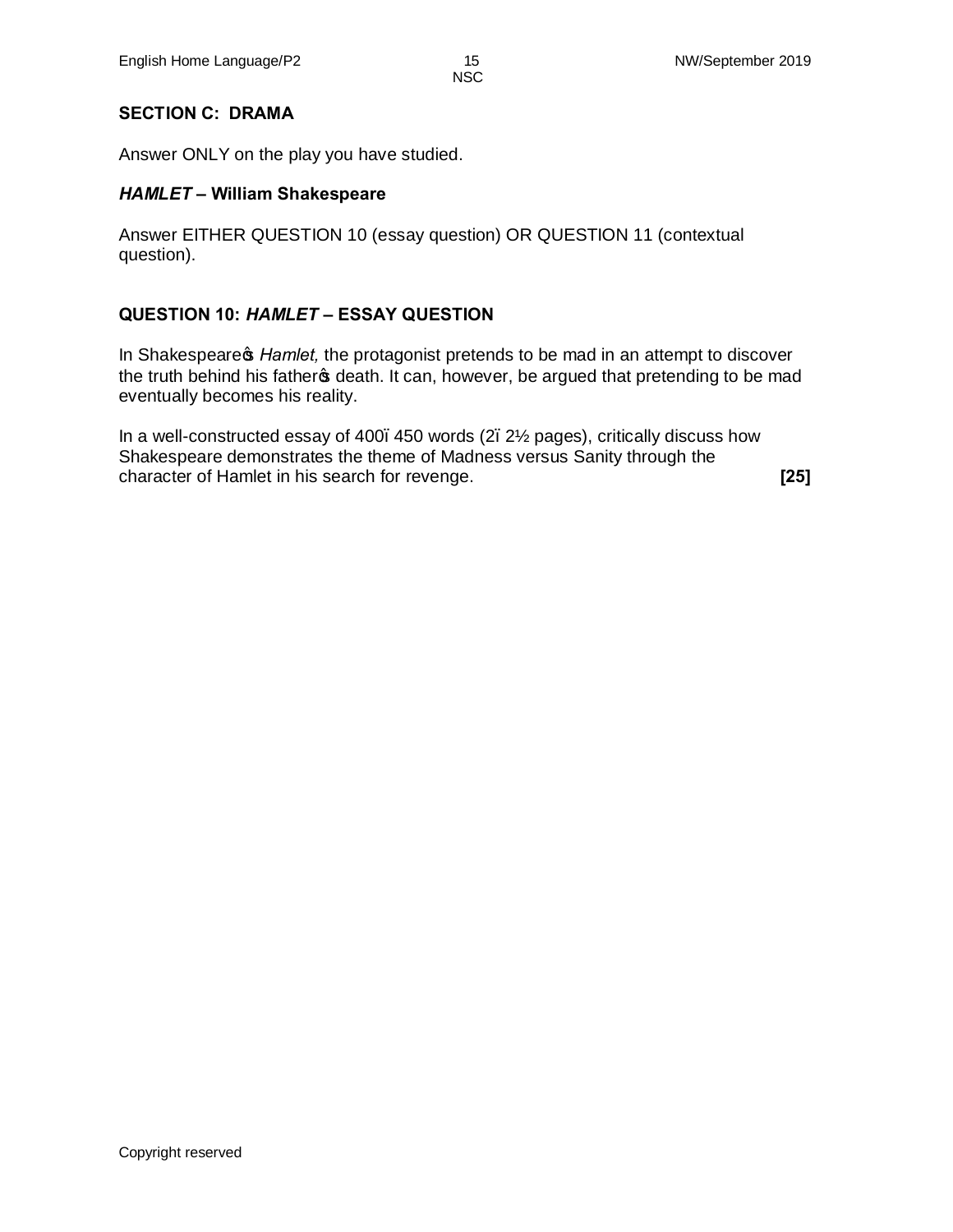### **QUESTION 11:** *HAMLET –* **CONTEXTUAL QUESTION**

Read the extracts below and then answer the questions that follow.

## **EXTRACT E**

| <b>HORATIO</b>   | 'Tis here.                                                                                                                                                                                                                                                                                                                                                                                                          |                  |    |
|------------------|---------------------------------------------------------------------------------------------------------------------------------------------------------------------------------------------------------------------------------------------------------------------------------------------------------------------------------------------------------------------------------------------------------------------|------------------|----|
| <b>MARCELLUS</b> | The Ghost disappears<br>'Tis gone.<br>We do it wrong, being so majestical,<br>To offer it the show of violence,<br>For it is as the air invulnerable,<br>And our vain blows malicious mockery.                                                                                                                                                                                                                      |                  | 5  |
| <b>BERNARDO</b>  | It was about to speak when the cock crew.                                                                                                                                                                                                                                                                                                                                                                           |                  |    |
| <b>HORATIO</b>   | And then it started like a guilty thing<br>Upon a fearful summons. I have heard<br>The cock, that is the trumpet to the morn,<br>Doth with his lofty and shrill-sounding throat<br>Awake the god of day, and at his warning,                                                                                                                                                                                        |                  | 10 |
|                  | Whether in sea or fire, in earth or air,<br>Thqextravagant and erring spirit hies<br>To his confine: and of the truth herein<br>This present object made probation.                                                                                                                                                                                                                                                 |                  | 15 |
| <b>MARCELLUS</b> | It faded on the crowing of the cock.<br>Some say that ever 'gainst that season comes<br>Wherein our Saviour's birth is celebrated<br>The bird of dawning singeth all night long;<br>And then, they say, no spirit can walk abroad,<br>The nights are wholesome; then no planets strike,<br>No fairy takes, nor witch hath power to charm                                                                            |                  | 20 |
|                  | So hallowed and so gracious is the time.                                                                                                                                                                                                                                                                                                                                                                            |                  | 25 |
| <b>HORATIO</b>   | So have I heard, and do in part believe it.<br>But look, the morn in russet mantle clad<br>Walks o'er the dew of yon high eastern hill.<br>Break we our watch up; and by my advice<br>Let us impart what we have seen tonight<br>Unto young Hamlet; for upon my life,<br>This spirit, dumb to us, will speak to him.<br>Do you consent we shall acquaint him with it,<br>As needful in our loves, fitting our duty? |                  | 30 |
| <b>MARCELLUS</b> | Let's do't, I pray; and I this morning know<br>Where we shall find him most conveniently.                                                                                                                                                                                                                                                                                                                           | [Act 1, Scene 1] | 35 |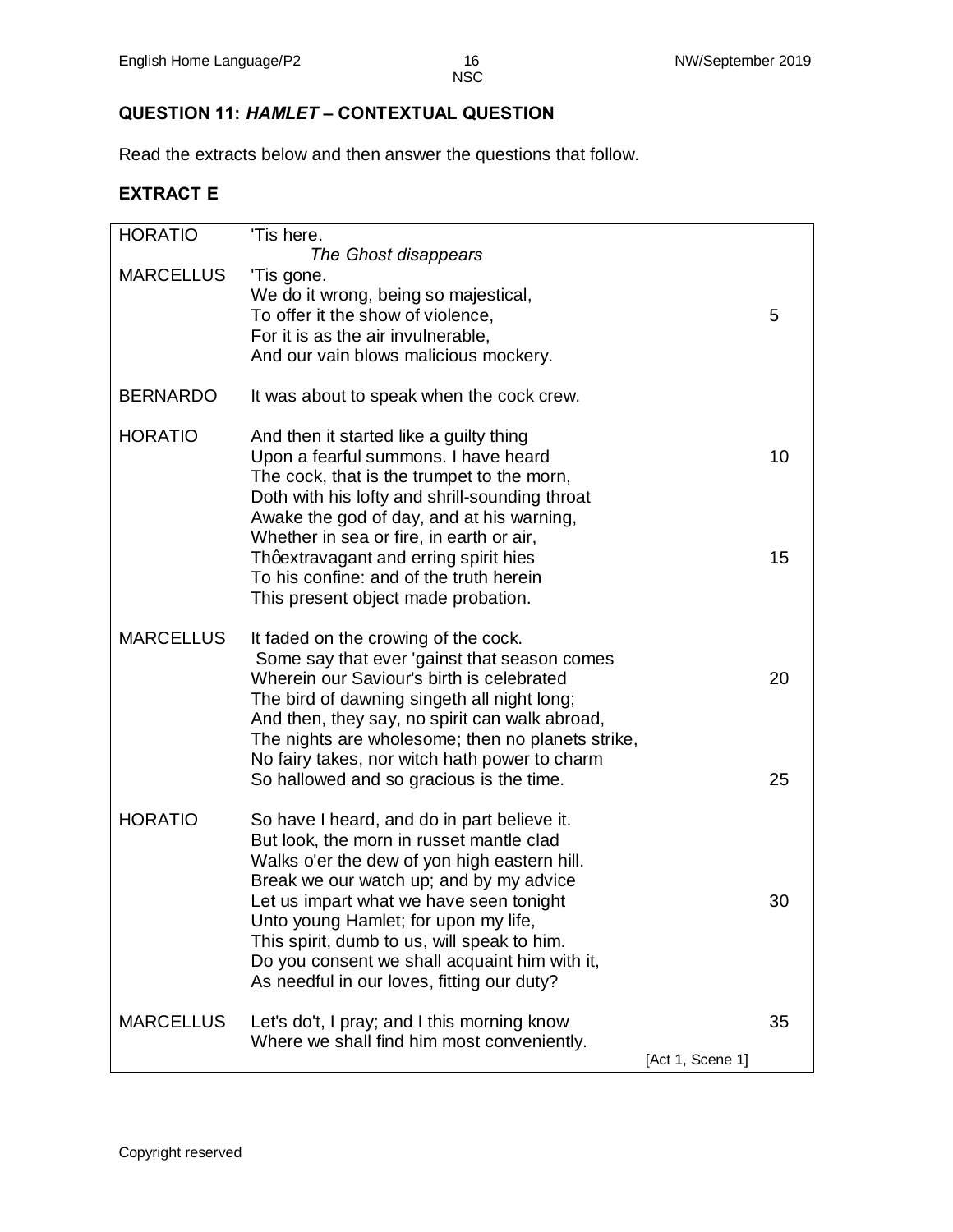11. 1 Place the above extract in context. (3) 11.2 If you were to direct a production of *Hamle*t, how would you effectively portray the scene with the ghost on a stage? Focus on lighting, character placement and the actor portraying the ghost. (3) 11.3 Horatio is often described as the voice of reason in *Hamlet*. Do you agree with this? Substantiate your answer. (2) 11.4 The ghost disappeared with the crowing of a rooster. Why? (2)

11.5 Taking into account the context and timing of this play, why is it plausible that the ghost of the King would be walking around? (3)

#### **AND**

## **EXTRACT F**

| <b>HAMLET</b>  | If thou dost marry, I'll give thee this plague for<br>thy dowry: be thou as chaste as ice, as pure as snow,<br>thou shalt not escape calumny. Get thee to a nunnery,<br>go, farewell. Or if thou wilt needs marry, marry a fool;<br>for wise men know well enough what monsters you<br>make of them. To a nunnery, go, and quickly, too.<br>Farewell. | 5  |
|----------------|-------------------------------------------------------------------------------------------------------------------------------------------------------------------------------------------------------------------------------------------------------------------------------------------------------------------------------------------------------|----|
|                | OPHELIA O heavenly powers, restore him!                                                                                                                                                                                                                                                                                                               |    |
| <b>HAMLET</b>  | I have heard of your paintings, too, well enough.<br>God has given you one face, and you make yourselves<br>another. You jig, you amble, and you lisp, and nickname<br>God's creatures, and make your wantonness your<br>ignorance. Go to, I'll no more on't. It hath made me<br>mad. I say we will have no more marriages.                           | 10 |
|                | Those that are married already. all but one. shall live. The rest<br>shall keep as they are. To a nunnery, go!<br>He goes off                                                                                                                                                                                                                         | 15 |
| <b>OPHELIA</b> | O what a noble mind is here o'erthrown!<br>The courtier's, soldier's, scholar's, eye, tongue, sword;<br>Tho expectancy and rose of the fair state,                                                                                                                                                                                                    |    |
|                | The glass of fashion and the mould of form,<br>Thqobserved of all observers, quite, quite down!<br>And I, of ladies most deject and wretched,<br>That suck'd the honey of his music vows,<br>Now see that noble and most sovereign reason                                                                                                             | 20 |
|                | Like sweet bells jangled, out of tune and harsh;<br>That unmatch'd form and feature of blown youth<br>Blasted with ecstasy: O woe is me,<br>Tghave seen what I have seen, see what I see!                                                                                                                                                             | 25 |
|                | [Act 3, Scene 1]                                                                                                                                                                                                                                                                                                                                      |    |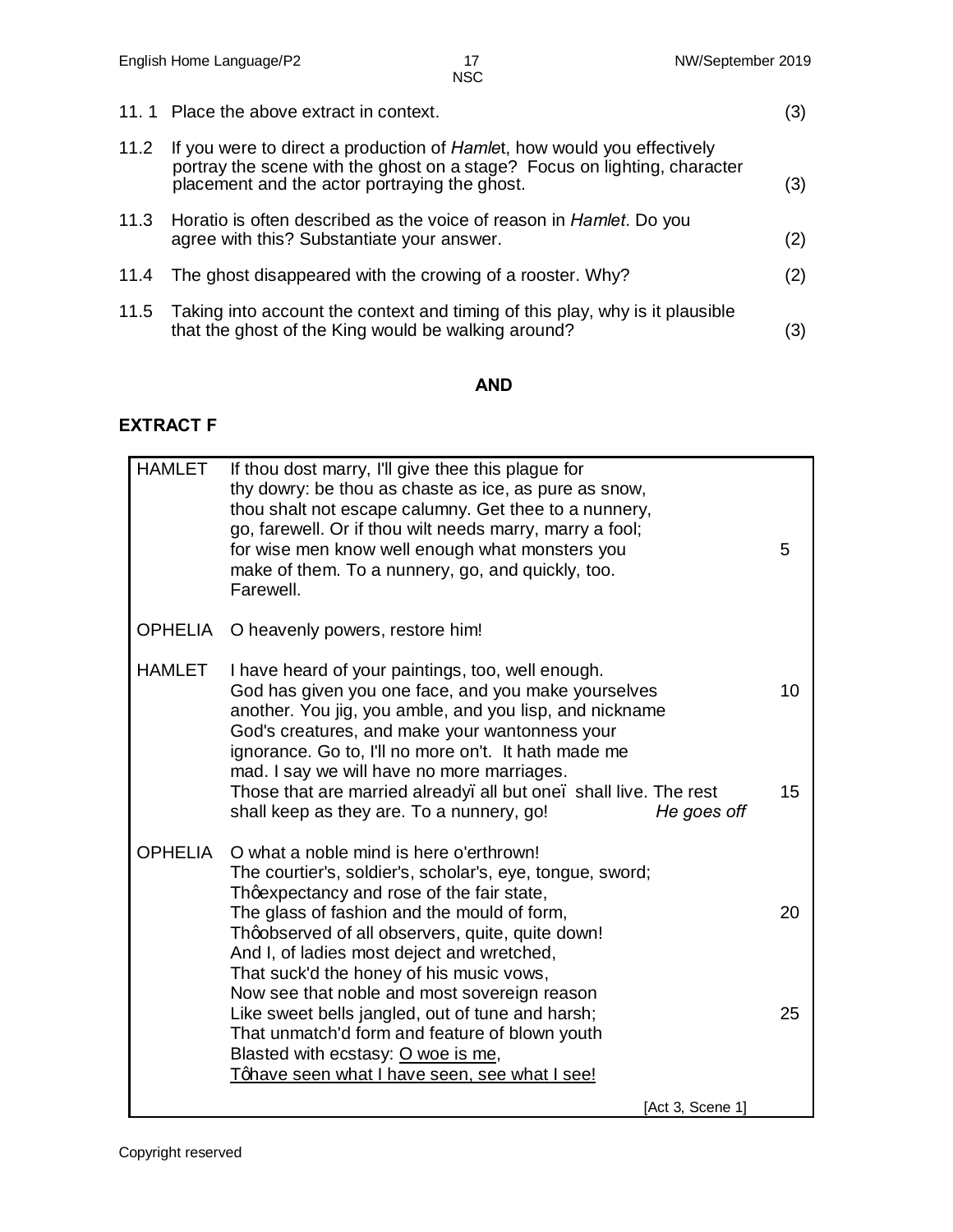|      |                                                                                                                    | (3)<br>251 |
|------|--------------------------------------------------------------------------------------------------------------------|------------|
| 11.9 | Explain Gertrudes motivation for agreeing to spy on her son.                                                       |            |
|      | State the reason why each one believes that Hamlet has lost his mind.                                              | (3)        |
| 11.8 | Gertrude, Claudius and Polonius all believe that Hamlet & apparent<br>insanity sprouts from different reasons.     |            |
|      | Do you agree with this statement? Substantiate your answer from the above<br>extract.                              | (3)        |
| 11.7 | It can be said that Hamlet is a perfect Renaissance man.                                                           |            |
| 11.6 | Account for Hamletos disillusionment with women, focusing on his<br>disappointment in both his mother and Ophelia. | (3)        |

## *OTHELLO* **– William Shakespeare**

Answer EITHER QUESTION 12 (essay question) OR QUESTION 13 (contextual question).

## **QUESTION 12:** *OTHELLO* **– ESSAY QUESTION**

The play *Othello* is an epiphany of the ultimate battle between appearances versus reality in the respect that Iago is the complete opposite from what he appears to be.

In a well-constructed essay of 400. 450 words  $(2.2\frac{1}{2})$  pages), critically discuss how Shakespeare demonstrates the theme of Appearance versus Reality in the play as a whole. whole. **[25]**

## **QUESTION 13:** *OTHELLO* **– CONTEXTUAL QUESTION**

Read the extracts below and then answer the questions that follow.

## **EXTRACT G**

| <b>OTHELLO</b> | This fellow's of exceeding honesty,                   |    |
|----------------|-------------------------------------------------------|----|
|                | And knows all qualities, with a learned spirit        |    |
|                | Of human dealings. If I do prove her haggard,         |    |
|                | Though that her jesses were my dear heart-strings,    |    |
|                | I'd whistle her off and let her down the wind         | 5  |
|                | To prey at fortune. Haply for I am black,             |    |
|                | And have not those soft parts of conversation         |    |
|                | That chamberers have; or for I am declined            |    |
|                | Into the vale of years yet that's not much.           |    |
|                | She's gone, I am, abused; and my relief               | 10 |
|                | Must be to loathe her. O curse of marriage,           |    |
|                | That we can call these delicate creatures ours        |    |
|                | And not their appetites! I had rather be a toad       |    |
|                | And live upon the vapour of a dungeon                 |    |
|                | Than keep a corner in the thing I love                | 15 |
|                | For others' uses. Yet, 'tis the plague of great ones; |    |

Copyright reserved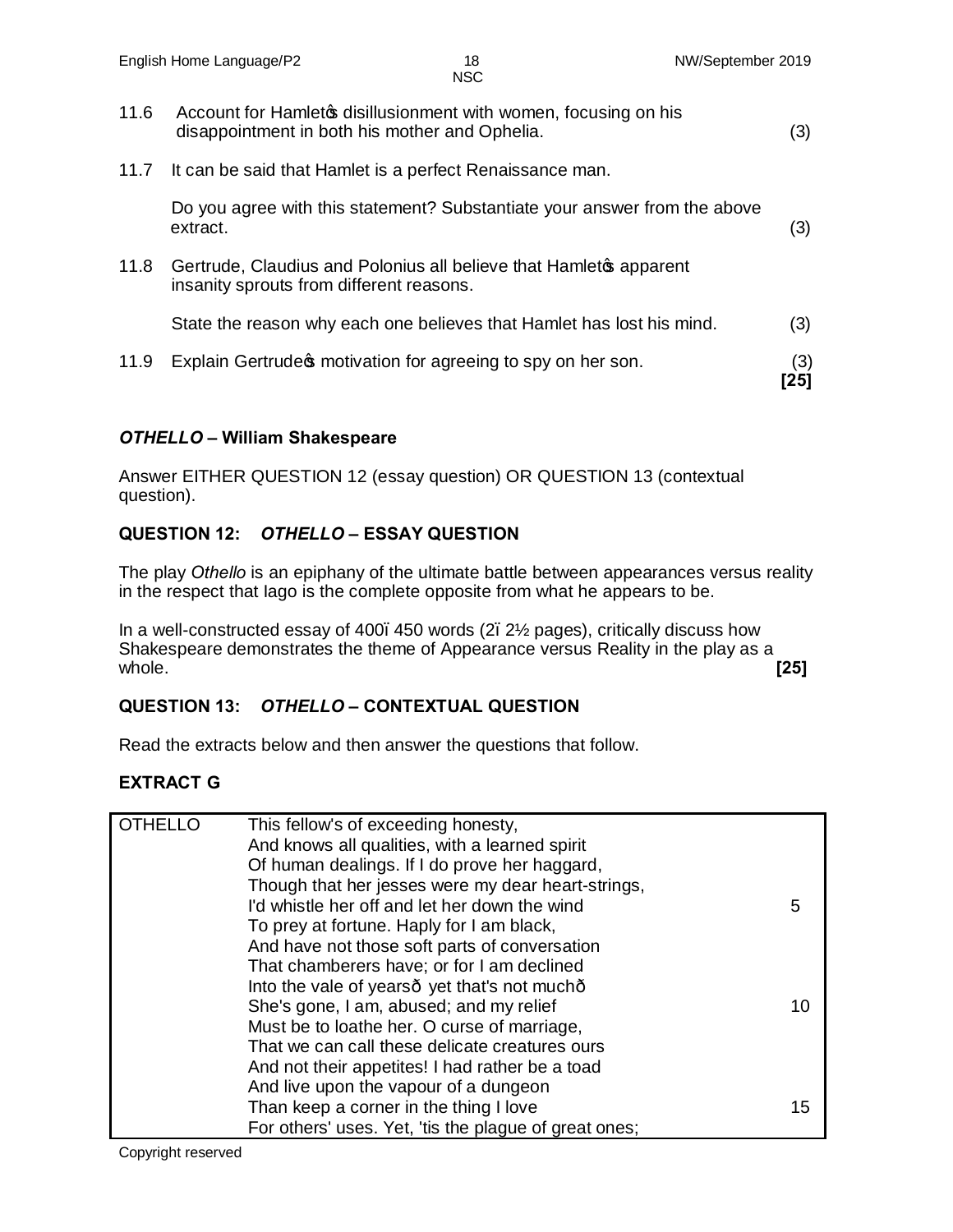|                  | Prerogatived are they less than the base.<br>'Tis destiny unshunnable, like death.<br>Even then this forked plague is fated to us<br>When we do quicken.                                                                                                                                                                                                                                                   | 20 |
|------------------|------------------------------------------------------------------------------------------------------------------------------------------------------------------------------------------------------------------------------------------------------------------------------------------------------------------------------------------------------------------------------------------------------------|----|
|                  | [Enter DESDEMONA and EMILIA]                                                                                                                                                                                                                                                                                                                                                                               |    |
|                  | Look where she comes.<br>If she be false, O then heaven mocks itself!<br>I'll not believe't.                                                                                                                                                                                                                                                                                                               |    |
| DESDEMONA        | How now, my dear Othello?<br>Your dinner, and the generous islanders<br>By you invited, do attend your presence.                                                                                                                                                                                                                                                                                           | 25 |
| <b>OTHELLO</b>   | I am to blame.                                                                                                                                                                                                                                                                                                                                                                                             |    |
| <b>DESDEMONA</b> | Why do you speak so faintly? Are you not<br>well?                                                                                                                                                                                                                                                                                                                                                          | 30 |
| <b>OTHELLO</b>   | I have a pain upon my forehead here.                                                                                                                                                                                                                                                                                                                                                                       |    |
| <b>DESDEMONA</b> | Faith, that's with watching. 'Twill away<br>again.<br>Let me but bind it hard, within this hour<br>It will be well.                                                                                                                                                                                                                                                                                        | 35 |
| <b>OTHELLO</b>   | Your napkin is too little.<br>(He pushes away the handkerchief ad it falls to the ground))<br>Let it alone. Come, I'll go in with you.                                                                                                                                                                                                                                                                     |    |
| <b>DESDEMONA</b> | I am very sorry that you are not well.<br>(OTHELLO and DESDEMONA go off)                                                                                                                                                                                                                                                                                                                                   | 40 |
| <b>EMILIA</b>    | (picks up the handkerchief)<br>I am glad I have found this napkin.<br>This was her first remembrance from the Moor<br>My wayward husband hath a hundred times<br>Wooed me to steal it; but she loves the token.<br>For he conjured her she should ever keep it.<br>That she reserves it evermore about her<br>To kiss and talk to. Id have the work tacen out,<br>And give $\pm$ lago.<br>[Act 3, Scene 3] | 45 |
|                  |                                                                                                                                                                                                                                                                                                                                                                                                            |    |

- 13.1 Place the above extract in context. (3)
- 

13.2 Refer to Line 1: This fellow's of exceeding honesty,q

Discuss the dramatic irony of Othello $\phi$  diction in the opening line of this scene. (3)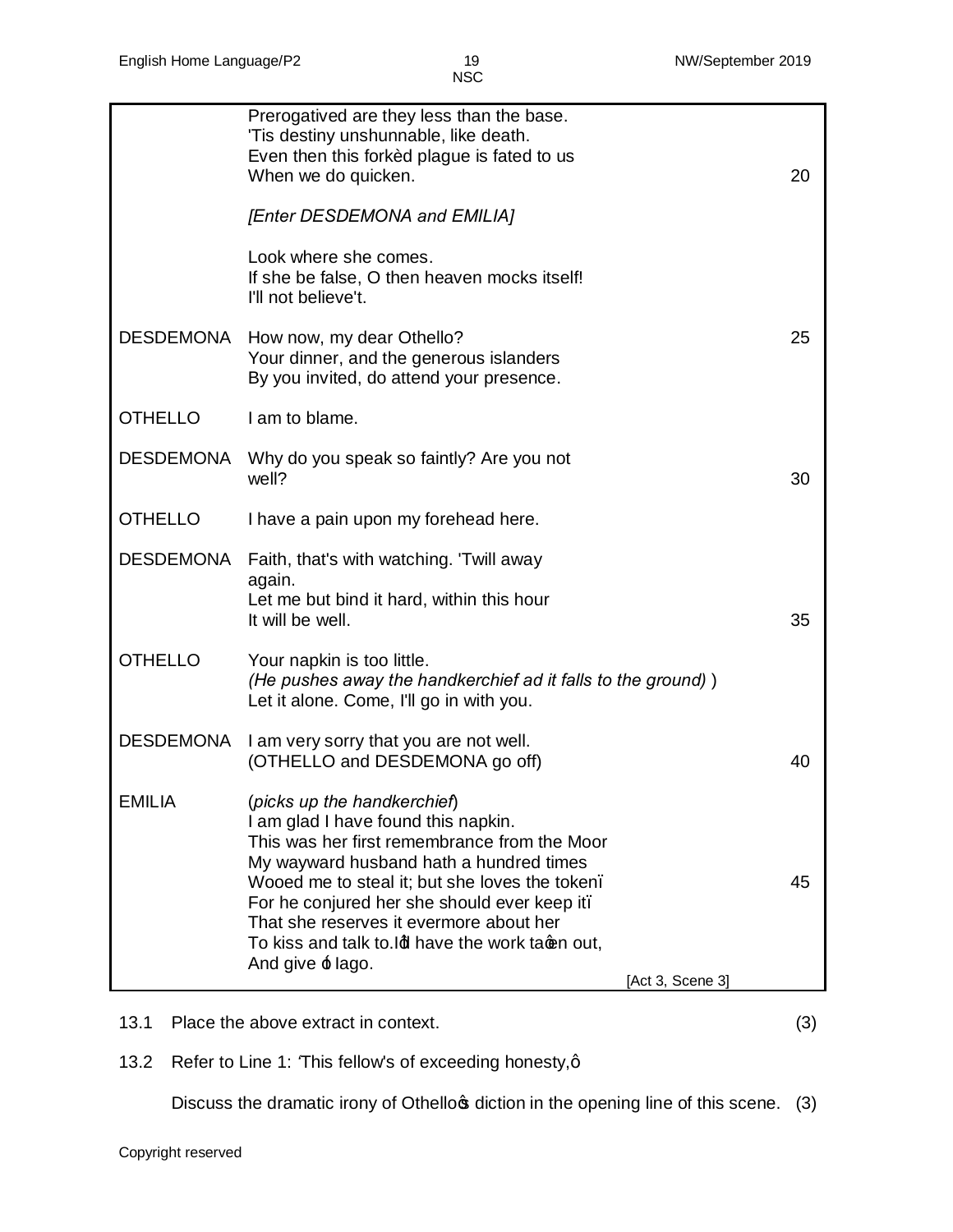13.3 Refer to lines 3.5: 'If I do prove her haggard,  $\ddot{o}$  down the windq

Explain the extended metaphor and Othello<sub>ng</sub> state of mind at this point in the play. (3)

13.4 Refer to lines 6. 9:  $\pm$  o pray at fortune.  $\ddot{\text{o}}$   $\cdot$  yet that's not much  $\cdot$  '

With close reference to the above lines, assess the weaknesses in Othelloop character. (3)

13.5 Refer to lines 22. 24: Look where she comes.  $\tilde{\text{o}}$  . not believed q

If you were the director of this production of *Othello*, how would you instruct the actor to deliver these lines? Pay specific attention to body language and tone. Motivate your instructions. (3)

13.6 Refer to Emilia speech. Comment on the significance of the handkerchief in  $\mathsf{the}\ \mathsf{plot}.\tag{3}$ 

## **AND**

## **EXTRACT H**

|                        | Enter Othello with a light. He draws back the bedcurtains,<br>revealing DESDEMONA asleep)t                                                                                                                                                                                                                                                                                                                                                                                                                                                            |    |
|------------------------|-------------------------------------------------------------------------------------------------------------------------------------------------------------------------------------------------------------------------------------------------------------------------------------------------------------------------------------------------------------------------------------------------------------------------------------------------------------------------------------------------------------------------------------------------------|----|
| <b>OTHELLO</b>         | It is the cause, it is the cause, my soul.<br>Let me not name it to you, you chaste stars,<br>It is the cause. Yet Id not shed her blood,<br>Nor scar that whiter skin of hers than snow,<br>And smooth as monumental alabaster.<br>Yet she must die, else shed betray more men.                                                                                                                                                                                                                                                                      | 5  |
|                        | Put out the light, and then put out the light.<br>If I quench thee, thou flaming minister,<br>I can again thy former light restore<br>Should I repent me; but once put out thy light,<br>Thou cunning ot pattern of excelling nature,<br>I know not where is Promethean heat                                                                                                                                                                                                                                                                          | 10 |
| <b>DESDEMONA</b>       | That can thy light relume. When I have plucked thy rose<br>I cannot give it vital growth again,<br>It needs must wither. Id smell it on the tree.<br>$\tilde{\text{o}}$ $\tilde{\text{o}}$ $\tilde{\text{o}}$ $\tilde{\text{o}}$ $\tilde{\text{o}}$ $\tilde{\text{o}}$ $\tilde{\text{o}}$ $\tilde{\text{o}}$ $\tilde{\text{o}}$ $\tilde{\text{o}}$ $\tilde{\text{o}}$ $\tilde{\text{o}}$ $\tilde{\text{o}}$ $\tilde{\text{o}}$ $\tilde{\text{o}}$ $\tilde{\text{o}}$ $\tilde{\text{o}}$ $\tilde{\text{o}}$ $\tilde{\text{o}}$<br>Whos there? Othello? | 15 |
| <b>OTHELLO</b>         | Ay, Desdemona.                                                                                                                                                                                                                                                                                                                                                                                                                                                                                                                                        |    |
| <b>DESDEMONA</b>       | Will you come to bed, my lord?                                                                                                                                                                                                                                                                                                                                                                                                                                                                                                                        | 20 |
| <b>OTHELLO</b>         | Have you prayed tonight, Desdemona?                                                                                                                                                                                                                                                                                                                                                                                                                                                                                                                   |    |
| DESDEMONA Ay, my lord. |                                                                                                                                                                                                                                                                                                                                                                                                                                                                                                                                                       |    |
| <b>OTHELLO</b>         | If you bethink yourself of any crime<br>Unreconciled as yet to heaven and grace,<br>Solicit for it straight.                                                                                                                                                                                                                                                                                                                                                                                                                                          |    |
|                        | [Act 5, Scene 2]                                                                                                                                                                                                                                                                                                                                                                                                                                                                                                                                      | 25 |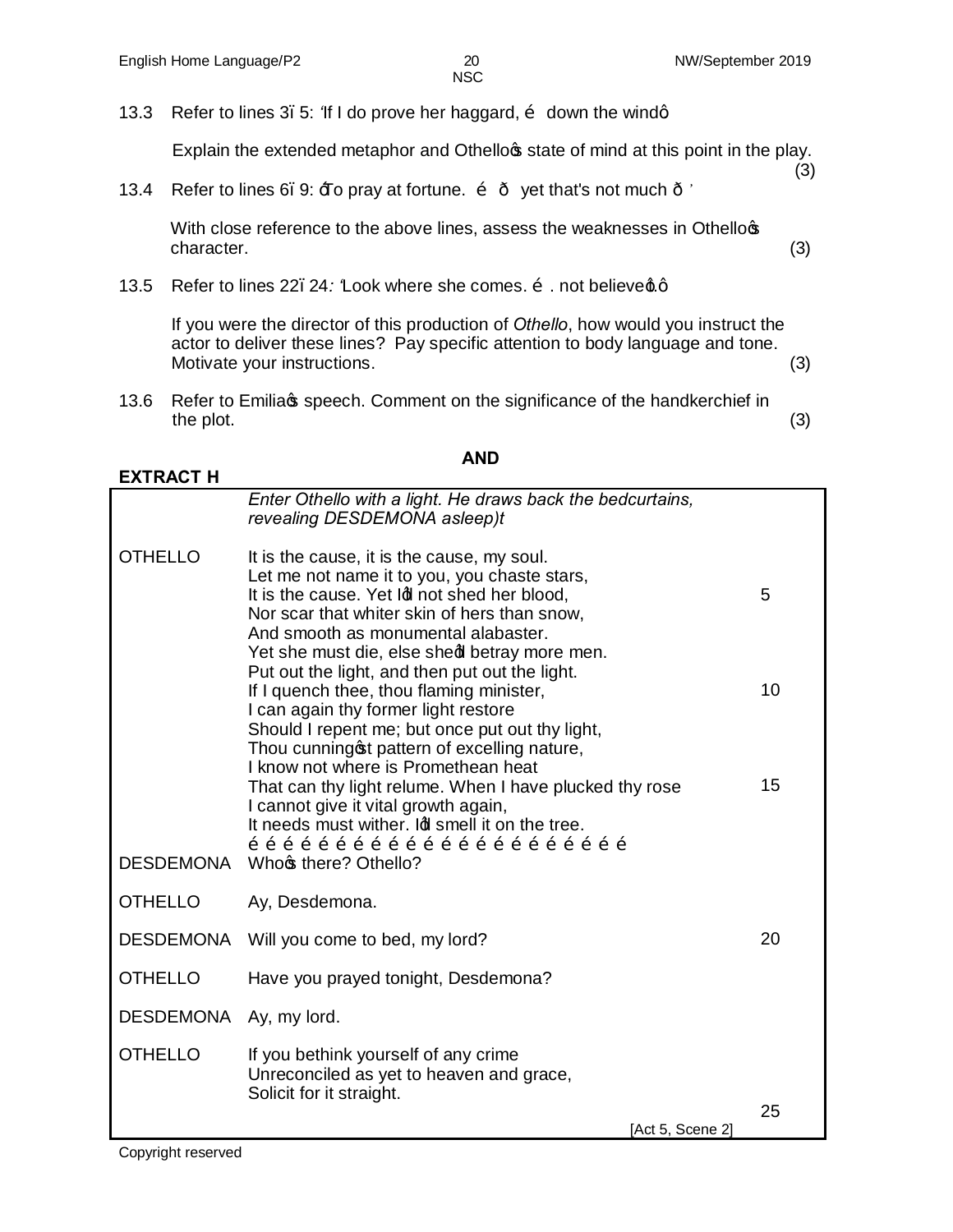13.7 Refer to line 3:  $\pm$ t is the cause, it is the cause, my soul.q

Do you agree with Othello's 'cause'? Justify your response. (3)

13.8 Using this extract as a starting point and your knowledge of the drama as a whole.

Critically discuss the extent to which Desdemona tragic fate can be ascribed to Othello's misogyny. (4) **[25]**

## *THE CRUCIBLE* **– Arthur Miller**

Answer EITHER QUESTION 14 (essay question) OR QUESTION 15 (contextual question).

## **QUESTION 14:** *THE CRUCIBLE* **– ESSAY QUESTION**

In Arthur Miller<sub>g</sub> *The Crucible*, the characters pretend to be God-fearing in an attempt to hide their evil designs. It can however be argued that the pretence reveals more about them than they intended.

In a well-constructed essay of 400. 450 words (2. 2<sup>1</sup>/<sub>2</sub> pages), critically discuss how Miller demonstrates the theme of Revenge through the characters of Proctor, Thomas Putnam, Parris and Abigail. **[25]**

## **QUESTION 15:** *THE CRUCIBLE* **– CONTEXTUAL QUESTION**

Read the extracts below and then answer the questions that follow.

## **EXTRACT I**

|                    | Proctor's anger is rising; he cannot speak                                                                                                                                                                                                                                                                                                                     |    |
|--------------------|----------------------------------------------------------------------------------------------------------------------------------------------------------------------------------------------------------------------------------------------------------------------------------------------------------------------------------------------------------------|----|
| <b>ELIZABETH</b>   | It is her dearest hope, John, I know it. There be a thousand<br>names; why does she call mine? There be a certain danger in<br>calling such a name. I am no Goody Good that sleeps in ditches,<br>nor Osburn, drunk and halfwitted. Sheod dare not call out such a<br>farmeros wife but there be monstrous profit in it. She thinks to take<br>my place, John. | 5  |
| <b>PROCTOR</b>     | She cannot think it! (He knows it is true.)                                                                                                                                                                                                                                                                                                                    |    |
| <b>ELIZABETH</b>   | (reasonably): John, have you ever shown her somewhat of<br>contempt? She cannot pass you in the church but you will blush.                                                                                                                                                                                                                                     | 10 |
| <b>PROCTOR</b>     | I may blush for my sin.                                                                                                                                                                                                                                                                                                                                        |    |
|                    | ELIZABETH I think she sees another meaning in that blush.                                                                                                                                                                                                                                                                                                      |    |
| <b>PROCTOR</b>     | And what see you? What see you, Elizabeth?                                                                                                                                                                                                                                                                                                                     |    |
| Copyright reserved |                                                                                                                                                                                                                                                                                                                                                                |    |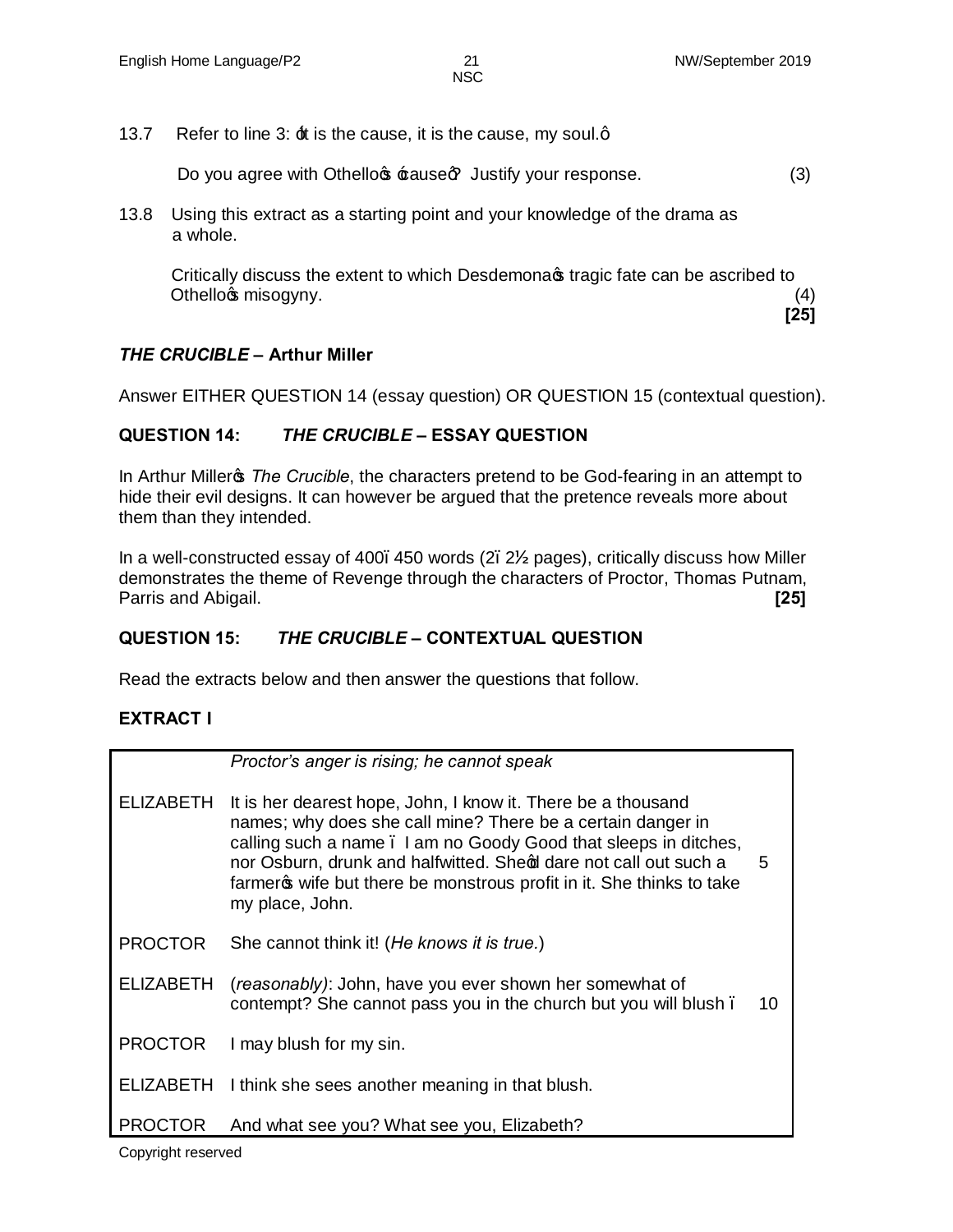| <b>ELIZABETH</b> | (conceding): I think you be somewhat ashamed, for I am there,<br>and she so close.                                                                                                              | 15  |
|------------------|-------------------------------------------------------------------------------------------------------------------------------------------------------------------------------------------------|-----|
| <b>PROCTOR</b>   | When will you know me, woman? Were I stone I would have<br>cracked for shame this seven month!                                                                                                  |     |
| <b>ELIZABETH</b> | Then go and tell her shes a whore. Whatever promise she may<br>sense. break it, John, break it.                                                                                                 |     |
| <b>PROCTOR</b>   | (between his teeth): Good, then. Idl go. (He starts for his rifle.)                                                                                                                             | 20  |
| <b>ELIZABETH</b> | (trembling, fearfully): Oh, how unwillingly!                                                                                                                                                    |     |
| <b>PROCTOR</b>   | (turning on her, rifle in hand): I will curse her hotter than the<br>oldest cider in hell. But pray, begrudge me not my anger!                                                                  |     |
| <b>ELIZABETH</b> | Your anger! I only As you.                                                                                                                                                                      |     |
| <b>PROCTOR</b>   | Woman, am I so base? Do you truly think me base?                                                                                                                                                | 25  |
| <b>ELIZABETH</b> | I never called you base.                                                                                                                                                                        |     |
| <b>PROCTOR</b>   | Then how do you charge me with such a promise? The promise<br>that a stallion gives a mare I gave that girl!                                                                                    |     |
| <b>ELIZABETH</b> | Then why do you anger with me when I bid you break it?                                                                                                                                          |     |
| <b>PROCTOR</b>   | Because it speaks deceit, and I am honest! But Idl plead no more<br>I see now your spirit twists around the single error of my life, and I<br>will never tear it free!                          | 30  |
| <b>ELIZABETH</b> | (crying out): Youdl tear it free. when you come to know that I will<br>be your only wife, or no wife at all! She has an arrow in you yet,<br>John Proctor, and you know it well!<br>[ $Act 2$ ] | 35  |
| 15.1             | Place the above extract in context.                                                                                                                                                             | (3) |
|                  | 15.0 Letter anoning lines of the outport. Flischath ourcoses has aprinted and                                                                                                                   |     |

15.2 In the opening lines of the extract, Elizabeth expresses her anxiety and fear.

Who is she afraid of and what does the person stand to gain from crying out Elizabeth is name? (2)

15.3 Account for Proctor & reluctance to go and denounce the individual who is causing so much anxiety and fear to the authorities. (3)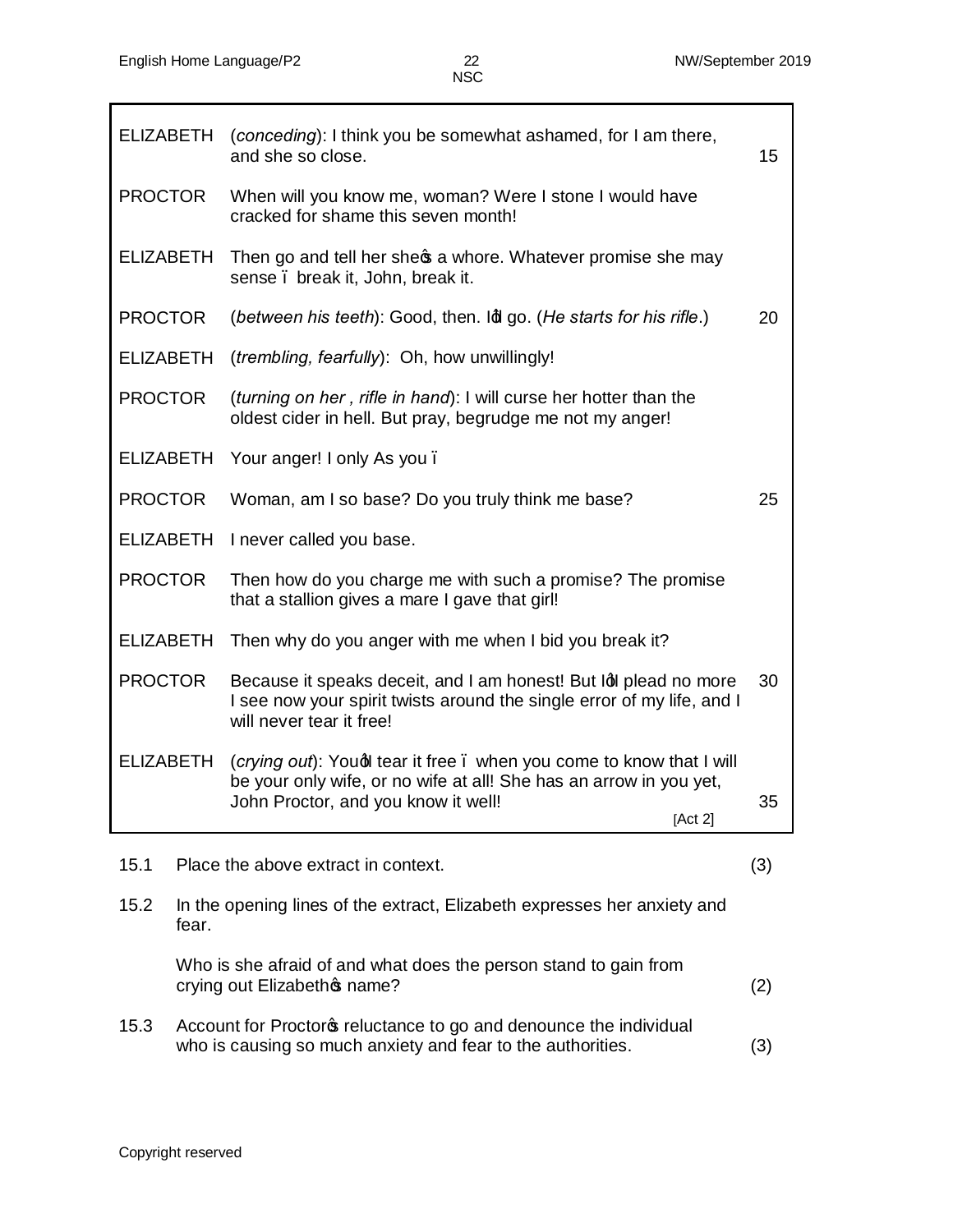15.4 Refer to lines 22. 23: Proctor (turning on her, rifle in hand):  $\pm$  will curse  $\tilde{o}$ begrudge me not my anger!q

If you were the director of the play, how would you instruct the person playing the character to deliver these lines? Pay specific attention to body language and tone. Motivate your instructions. (3)

**AND**

15.5 In the extract, Proctor comes across as very angry.

Explain the reasons for Proctor  $\phi$  anger. (3)

## **EXTRACT J**

| <b>PROCTOR</b>   | (with great force of will, but not quite looking at her): I have been<br>thinking I would confess to them, Elizabeth. (She shows nothing.)<br>What say you? If I give them that?                                                   |                 |
|------------------|------------------------------------------------------------------------------------------------------------------------------------------------------------------------------------------------------------------------------------|-----------------|
| <b>ELIZABETH</b> | I cannot judge you, John.                                                                                                                                                                                                          |                 |
|                  | Pause                                                                                                                                                                                                                              | 5               |
| <b>PROCTOR</b>   | (simply $-$ a pure question): What would you have me do?                                                                                                                                                                           |                 |
| <b>ELIZABETH</b> | As you will, I would have it. (Slight pause) I want you living, John.<br>That <sub>s</sub> sure.                                                                                                                                   |                 |
| <b>PROCTOR</b>   | (pauses, then with failing of hope): Gilesqwife? Have she<br>confessed?                                                                                                                                                            | 10 <sup>1</sup> |
| <b>ELIZABETH</b> | She will not.                                                                                                                                                                                                                      |                 |
|                  | Pause                                                                                                                                                                                                                              |                 |
| <b>PROCTOR</b>   | It is a pretence, Elizabeth.                                                                                                                                                                                                       |                 |
| ELIZABETH        | What is?                                                                                                                                                                                                                           |                 |
| <b>PROCTOR</b>   | I cannot mount the gibbet like a saint. It is a fraud. I am not that<br>man. (She is silent.) My honesty is broke, Elizabeth; I am no good<br>man. Nothing of spoiled by giving them this lie that were not rotten<br>long before. | 15              |
| <b>ELIZABETH</b> | And yet yougher not confessed till now. That speak goodness in you.                                                                                                                                                                |                 |
| <b>PROCTOR</b>   | Spite only keeps me silent. It is hard to give a lie to dogs. (Pause,<br>for the first time he turns directly to her.) I would have your<br>forgiveness, Elizabeth.                                                                | 20              |
|                  | ELIZABETH It is not for me to give, John, I am.<br>[Act 4]                                                                                                                                                                         |                 |

<sup>15.6</sup> Why does Proctor think of confessing to being a witch at this point in the play? (3)